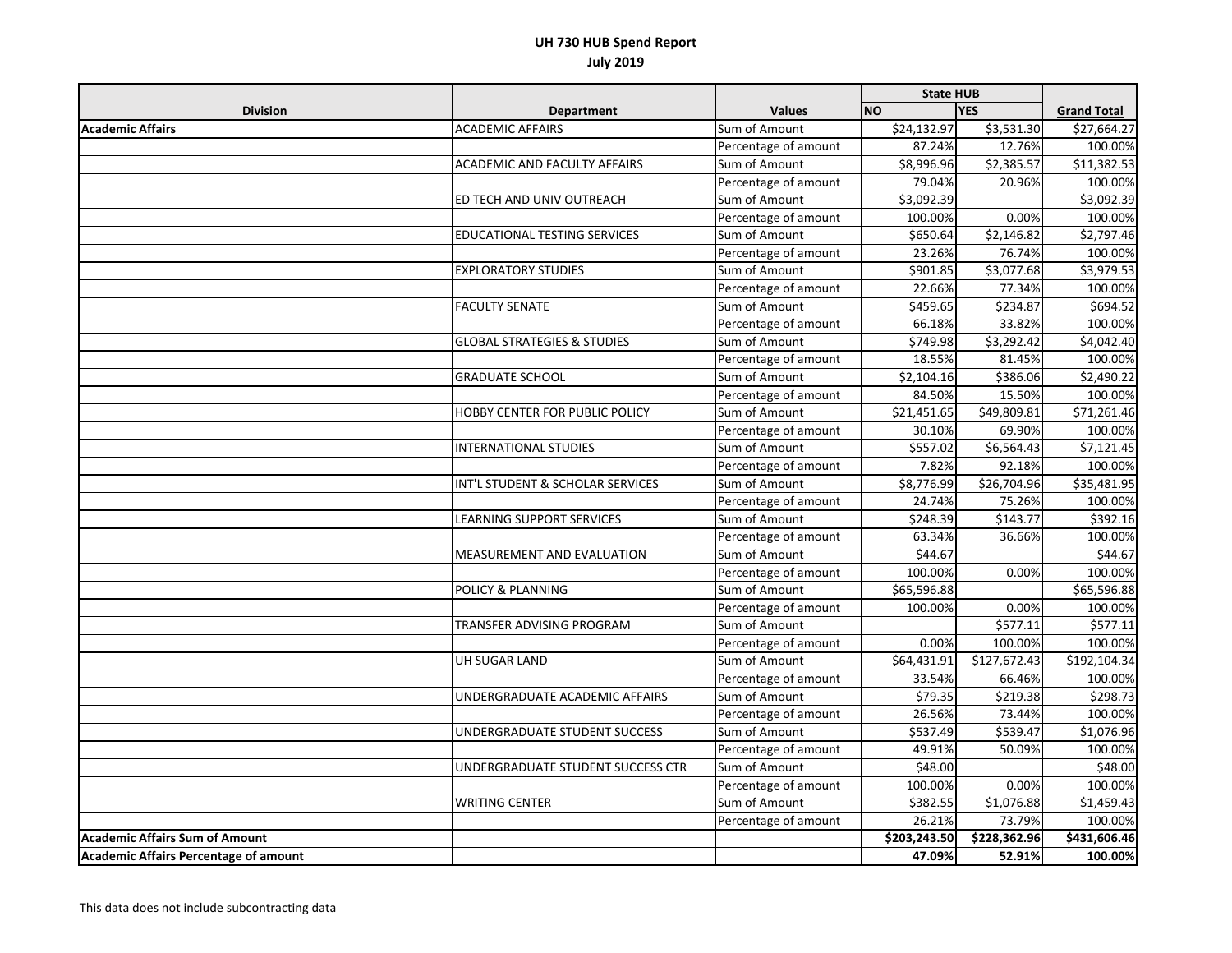| <b>Administration and Finance</b> | A&F MARKETING & COMMUNICATION             | Sum of Amount        |                         | \$4,847.95  | \$4,847.95                   |
|-----------------------------------|-------------------------------------------|----------------------|-------------------------|-------------|------------------------------|
|                                   |                                           | Percentage of amount | 0.00%                   | 100.00%     | 100.00%                      |
|                                   | <b>ADMINISTRATION &amp; FINANCE</b>       | Sum of Amount        | \$84,988.75             | \$1,272.84  | \$86,261.59                  |
|                                   |                                           | Percentage of amount | 98.52%                  | 1.48%       | 100.00%                      |
|                                   | <b>AUXILIARY SERVICES OPERATIONS</b>      | Sum of Amount        | $\overline{$}3,416.69$  | \$4,554.12  | \$7,970.81                   |
|                                   |                                           | Percentage of amount | 42.87%                  | 57.13%      | 100.00%                      |
|                                   | <b>BUDGET</b>                             | Sum of Amount        | \$430.52                |             | \$430.52                     |
|                                   |                                           | Percentage of amount | 100.00%                 | 0.00%       | 100.00%                      |
|                                   | <b>BUSINESS SERVICES</b>                  | Sum of Amount        | $\overline{$}282.36$    | \$4,371.46  | \$4,653.82                   |
|                                   |                                           | Percentage of amount | 6.07%                   | 93.93%      | 100.00%                      |
|                                   | CAMPUS SAFETY ADMINISTRATION              | Sum of Amount        | \$252.59                |             | \$252.59                     |
|                                   |                                           | Percentage of amount | 100.00%                 | 0.00%       | 100.00%                      |
|                                   | CAMPUS SAFETY SYSTEMS                     | Sum of Amount        | \$2,439.86              | \$2,759.36  | \$5,199.22                   |
|                                   |                                           | Percentage of amount | 46.93%                  | 53.07%      | 100.00%                      |
|                                   | CENTRAL FACILITY SERVICES                 | Sum of Amount        | \$7,115.76              | \$3,853.37  | \$10,969.13                  |
|                                   |                                           | Percentage of amount | 64.87%                  | 35.13%      | 100.00%                      |
|                                   | <b>CONTROLLER (PH)</b>                    | Sum of Amount        | \$6,732.15              | \$36,975.16 | \$43,707.31                  |
|                                   |                                           | Percentage of amount | 15.40%                  | 84.60%      | 100.00%                      |
|                                   | <b>COUGAR CARD</b>                        | Sum of Amount        | $\overline{$}72,756.35$ | \$303.90    | \$73,060.25                  |
|                                   |                                           | Percentage of amount | 99.58%                  | 0.42%       | 100.00%                      |
|                                   | <b>CULLEN PERFORM HALL</b>                | Sum of Amount        | $\overline{$}12,658.65$ | \$1,684.58  | \$14,343.23                  |
|                                   |                                           | Percentage of amount | 88.26%                  | 11.74%      | 100.00%                      |
|                                   | <b>EMERGENCY MANAGEMENT</b>               | Sum of Amount        | \$236.92                | \$2,172.50  | \$2,409.42                   |
|                                   |                                           | Percentage of amount | 9.83%                   | 90.17%      | 100.00%                      |
|                                   | <b>ENTERPRISE SYSTEMS</b>                 | Sum of Amount        | \$22,479.84             | \$834.40    | \$23,314.24                  |
|                                   |                                           | Percentage of amount | 96.42%                  | 3.58%       | 100.00%                      |
|                                   | ENV. HEALTH & LIFE SAFETY                 | Sum of Amount        | \$3,384.89              | \$76.73     | \$3,461.62                   |
|                                   |                                           | Percentage of amount | 97.78%                  | 2.22%       | 100.00%                      |
|                                   | <b>FACILITIES BUSINESS SERVICES</b>       | Sum of Amount        | 5108.48                 | \$8,144.88  | \$8,253.36                   |
|                                   |                                           | Percentage of amount | 1.31%                   | 98.69%      | 100.00%                      |
|                                   | <b>FACILITIES MANAGEMENT</b>              | Sum of Amount        | 523,583.01              | \$982.13    | \$24,565.14                  |
|                                   |                                           | Percentage of amount | 96.00%                  | 4.00%       | 100.00%                      |
|                                   | <b>FACILITIES OPERATION &amp; MAINT</b>   | Sum of Amount        | \$919.35                | \$1,163.09  | \$2,082.44                   |
|                                   |                                           | Percentage of amount | 44.15%                  | 55.85%      | 100.00%                      |
|                                   | <b>FACILITIES PLANNING &amp; CONSTRUC</b> | Sum of Amount        | \$15,568,613.59         |             | \$582,577.00 \$16,151,190.59 |
|                                   |                                           | Percentage of amount | 96.39%                  | 3.61%       | 100.00%                      |
|                                   | FACILITIES/CONSTRUC MGMT ADMIN            | Sum of Amount        | \$330.98                | \$18.76     | \$349.74                     |
|                                   |                                           | Percentage of amount | 94.64%                  | 5.36%       | 100.00%                      |
|                                   | FINANCIAL REPORTING                       | Sum of Amount        | \$36.72                 | \$887.54    | \$924.26                     |
|                                   |                                           | Percentage of amount | 3.97%                   | 96.03%      | 100.00%                      |
|                                   | FIRE LIFE SAFETY SERVICES                 | Sum of Amount        | \$782.13                |             | \$782.13                     |
|                                   |                                           | Percentage of amount | 100.00%                 | 0.00%       | 100.00%                      |
|                                   | HIGH PERFORMANCE & COMP NETWK             | Sum of Amount        | \$79,352.21             | \$3,520.60  | \$82,872.81                  |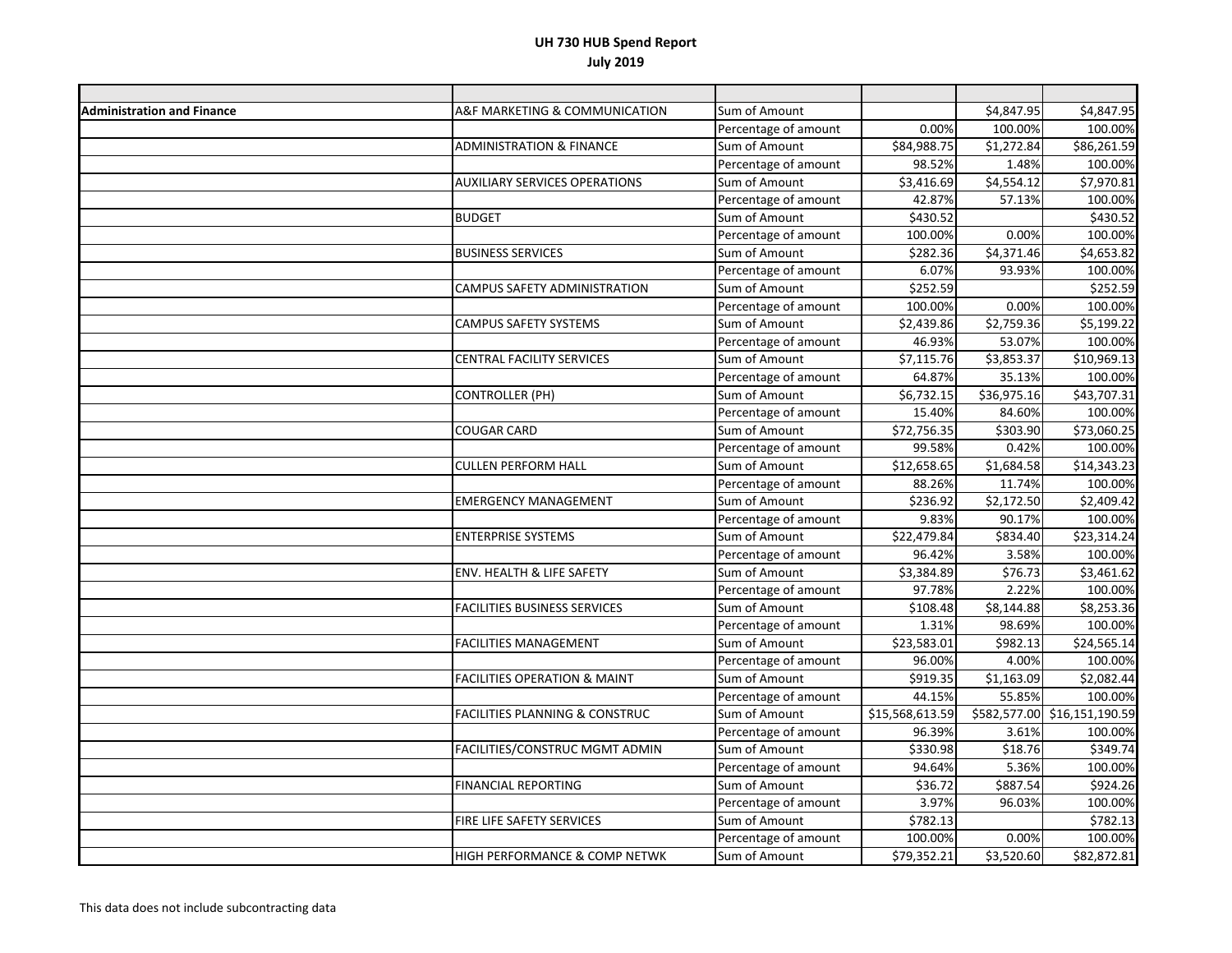|                                     | Percentage of amount | 95.75%                  | 4.25%        | 100.00%      |
|-------------------------------------|----------------------|-------------------------|--------------|--------------|
| <b>HUB PROGRAMS</b>                 | Sum of Amount        | \$253.80                |              | \$253.80     |
|                                     | Percentage of amount | 100.00%                 | 0.00%        | 100.00%      |
| HUMAN RESOURCES                     | Sum of Amount        | $\overline{$}36,082.86$ | \$15,098.46  | 551,181.32   |
|                                     | Percentage of amount | 70.50%                  | 29.50%       | 100.00%      |
| INST - BUDGET                       | Sum of Amount        | \$8,899.50              |              | \$8,899.50   |
|                                     | Percentage of amount | 100.00%                 | 0.00%        | 100.00%      |
| <b>INST - BUSINESS SERVICES</b>     | Sum of Amount        | \$17,760.84             |              | \$17,760.84  |
|                                     | Percentage of amount | 100.00%                 | 0.00%        | 100.00%      |
| INSTITUTIONAL HUMAN RESOURCES       | Sum of Amount        | \$3,705.00              |              | \$3,705.00   |
|                                     | Percentage of amount | 100.00%                 | 0.00%        | 100.00%      |
| KUHF RADIO                          | Sum of Amount        | \$60,456.95             | \$16,255.11  | \$76,712.06  |
|                                     | Percentage of amount | 78.81%                  | 21.19%       | 100.00%      |
| MINOR & PLANNED PROJECTS            | Sum of Amount        | \$300,785.97            | \$29,003.00  | \$329,788.97 |
|                                     | Percentage of amount | 91.21%                  | 8.79%        | 100.00%      |
| MINOR IN-HOUSE CONSTRUCTION         | Sum of Amount        | \$31,895.71             | \$159.73     | \$32,055.44  |
|                                     | Percentage of amount | 99.50%                  | 0.50%        | 100.00%      |
| OFFICE EQUAL OPPORTUNITY SRVS       | Sum of Amount        | \$351.37                | \$190.13     | \$541.50     |
|                                     | Percentage of amount | 64.89%                  | 35.11%       | 100.00%      |
| OFFICE OF SUSTAINABILITY            | Sum of Amount        | \$46.36                 | \$2,587.60   | \$2,633.96   |
|                                     | Percentage of amount | 1.76%                   | 98.24%       | 100.00%      |
| <b>PARKING &amp; TRANS SERVICES</b> | Sum of Amount        | \$254,425.91            | 518,195.34   | \$272,621.25 |
|                                     | Percentage of amount | 93.33%                  | 6.67%        | 100.00%      |
| PHY PLANT-AUTOMOTIVE                | Sum of Amount        | \$8,287.48              | \$24,108.04  | \$32,395.52  |
|                                     | Percentage of amount | 25.58%                  | 74.42%       | 100.00%      |
| PHY PLANT-GROUNDS MAINT             | Sum of Amount        | \$9,269.65              | \$27.24      | \$9,296.89   |
|                                     | Percentage of amount | 99.71%                  | 0.29%        | 100.00%      |
| PHY PLANT-SOLID WASTE               | Sum of Amount        | \$4,966.07              | \$1,649.85   | \$6,615.92   |
|                                     | Percentage of amount | 75.06%                  | 24.94%       | 100.00%      |
| PHYSICAL PLANT                      | Sum of Amount        | \$304,317.66            | \$561,136.28 | \$865,453.94 |
|                                     | Percentage of amount | 35.16%                  | 64.84%       | 100.00%      |
| PLANNING                            | Sum of Amount        | $\overline{$}294.98$    | \$2,530.00   | \$2,824.98   |
|                                     | Percentage of amount | 10.44%                  | 89.56%       | 100.00%      |
| <b>POLICE</b>                       | Sum of Amount        | \$7,546.16              | \$657.57     | \$8,203.73   |
|                                     | Percentage of amount | 91.98%                  | 8.02%        | 100.00%      |
| POSTAL SERVICES OPERATIONS          | Sum of Amount        | \$2,162.14              |              | \$2,162.14   |
|                                     | Percentage of amount | 100.00%                 | 0.00%        | 100.00%      |
| PRINTING OPERATIONS                 | Sum of Amount        | $\overline{$5,489.57}$  |              | \$5,489.57   |
|                                     | Percentage of amount | 100.00%                 | 0.00%        | 100.00%      |
| <b>PUBLIC ART</b>                   | Sum of Amount        | \$145,333.11            | \$119.92     | \$145,453.03 |
|                                     | Percentage of amount | 99.92%                  | 0.08%        | 100.00%      |
| PURCHASED UTILITIES                 | Sum of Amount        | \$61,647.13             |              | \$61,647.13  |
|                                     | Percentage of amount | 100.00%                 | 0.00%        | 100.00%      |
| REAL ESTATE SERVICES                | Sum of Amount        | \$9,450.00              |              | \$9,450.00   |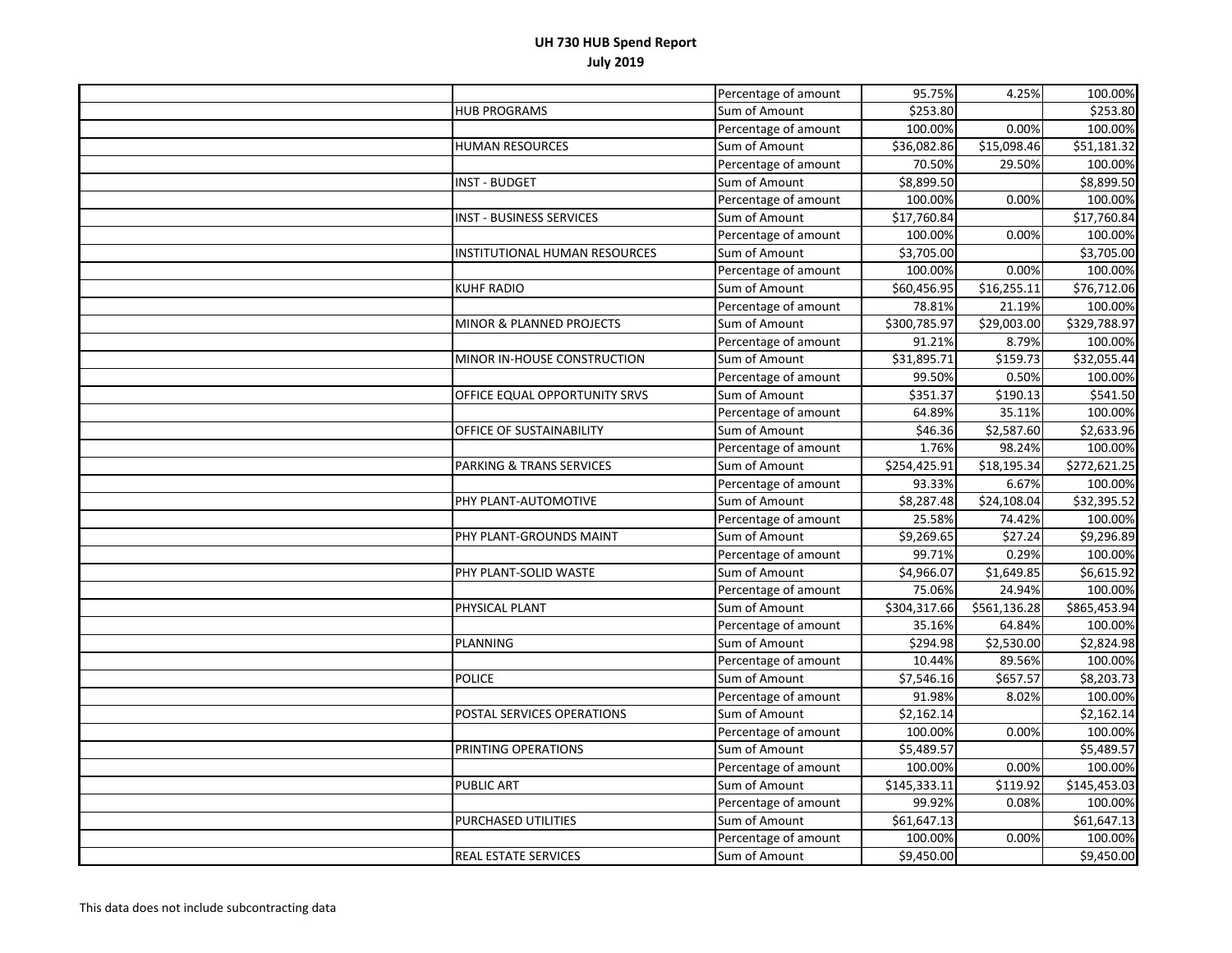|                                                        |                                          | Percentage of amount | 100.00%               | 0.00%                  | 100.00%                                        |
|--------------------------------------------------------|------------------------------------------|----------------------|-----------------------|------------------------|------------------------------------------------|
|                                                        | <b>RISK MANAGEMENT</b>                   | Sum of Amount        | \$203.79              |                        | \$203.79                                       |
|                                                        |                                          | Percentage of amount | 100.00%               | 0.00%                  | 100.00%                                        |
|                                                        | SERVICE LEVEL AGREEMENT                  | Sum of Amount        | \$8,976.26            | \$150,799.34           | \$159,775.60                                   |
|                                                        |                                          | Percentage of amount | 5.62%                 | 94.38%                 | 100.00%                                        |
|                                                        | <b>STUDENT BUSINESS SERVICES</b>         | Sum of Amount        | \$25,810.95           | \$1,679.33             | \$27,490.28                                    |
|                                                        |                                          | Percentage of amount | 93.89%                | 6.11%                  | 100.00%                                        |
|                                                        | <b>TECHNOLOGY SERVICES &amp; SUPPORT</b> | Sum of Amount        | \$114,994.99          | \$33,908.69            | \$148,903.68                                   |
|                                                        |                                          | Percentage of amount | 77.23%                | 22.77%                 | 100.00%                                        |
|                                                        | TV PUBLIC BROADCASTING                   | Sum of Amount        | \$73,073.14           | \$9,531.50             | \$82,604.64                                    |
|                                                        |                                          | Percentage of amount | 88.46%                | 11.54%                 | 100.00%                                        |
|                                                        | UH SPORTS & ENTERTAINMENT SVC            | Sum of Amount        | \$1,650,362.87        |                        | \$1,650,362.87                                 |
|                                                        |                                          | Percentage of amount | 100.00%               | 0.00%                  | 100.00%                                        |
|                                                        | UIT BUSINESS SERVICES                    | Sum of Amount        | \$307.33              | \$7,350.05             | \$7,657.38                                     |
|                                                        |                                          | Percentage of amount | 4.01%                 | 95.99%                 | 100.00%                                        |
|                                                        | UIT EXTERNALLY FUNDED PROJECTS           | Sum of Amount        | \$56,770.20           | \$5,577.00             | \$62,347.20                                    |
|                                                        |                                          | Percentage of amount | 91.05%                | 8.95%                  | 100.00%                                        |
|                                                        | <b>UIT SECURITY</b>                      | Sum of Amount        | \$131,924.03          | \$104,516.50           | \$236,440.53                                   |
|                                                        |                                          | Percentage of amount | 55.80%                | 44.20%                 | 100.00%                                        |
|                                                        | UNIV PROP SERV OPERATIONS                | Sum of Amount        | \$214,669.00          | $\overline{51,}441.80$ | $\overline{$}216,110.80$                       |
|                                                        |                                          | Percentage of amount | 99.33%                | 0.67%                  | 100.00%                                        |
|                                                        | UNIVERSITY INFORMATION TECH              | Sum of Amount        | \$5,388.75            | \$3,356.16             | \$8,744.91                                     |
|                                                        |                                          | Percentage of amount | 61.62%                | 38.38%                 | 100.00%                                        |
| <b>Administration and Finance Sum of Amount</b>        |                                          |                      |                       |                        | \$19,446,811.33 \$1,650,879.01 \$21,097,690.34 |
| <b>Administration and Finance Percentage of amount</b> |                                          |                      | 92.18%                | 7.82%                  | 100.00%                                        |
|                                                        |                                          |                      |                       |                        |                                                |
| <b>Architecture</b>                                    | DEAN, G D HINES ARCH & DESIGN            | Sum of Amount        | \$57,622.43           | \$11,332.56            | \$68,954.99                                    |
|                                                        |                                          | Percentage of amount | 83.57%                | 16.43%                 | 100.00%                                        |
| <b>Architecture Sum of Amount</b>                      |                                          |                      | \$57,622.43           | \$11,332.56            | \$68,954.99                                    |
| <b>Architecture Percentage of amount</b>               |                                          |                      | 83.57%                | 16.43%                 | 100.00%                                        |
|                                                        |                                          |                      |                       |                        |                                                |
| <b>Business Administration</b>                         | ACCOUNTANCY AND TAXATION                 | Sum of Amount        | \$6,629.83            | \$142.98               | \$6,772.81                                     |
|                                                        |                                          | Percentage of amount | 97.89%                | 2.11%                  | 100.00%                                        |
|                                                        | ACCOUNTING CERTIFICATE PROGRAM           | Sum of Amount        | \$289.81              | \$65.50                | \$355.31                                       |
|                                                        |                                          | Percentage of amount | 81.57%                | 18.43%                 | 100.00%                                        |
|                                                        | <b>BAUER CAREER SERVICES CTR</b>         | Sum of Amount        | \$24,536.55           | \$137.68               | \$24,674.23                                    |
|                                                        |                                          | Percentage of amount | 99.44%                | 0.56%                  | 100.00%                                        |
|                                                        | <b>BAUER COMMUNICATIONS</b>              | Sum of Amount        | \$2,110.58            | \$4,854.70             | \$6,965.28                                     |
|                                                        |                                          | Percentage of amount | 30.30%                | 69.70%                 | 100.00%                                        |
|                                                        | <b>BAUER DIVISION OF TECHNOLOGY</b>      | Sum of Amount        | \$8,148.18            | \$20,370.01            | \$28,518.19                                    |
|                                                        |                                          | Percentage of amount | 28.57%                | 71.43%                 | 100.00%                                        |
|                                                        | <b>BAUER GRADUATEPROFESSIONALPRGS</b>    | Sum of Amount        | \$78,316.49           | \$8,232.12             | \$86,548.61                                    |
|                                                        |                                          | Percentage of amount |                       |                        |                                                |
|                                                        |                                          |                      | 90.49%<br>\$73,652.22 | 9.51%<br>\$139,576.31  | 100.00%<br>\$213,228.53                        |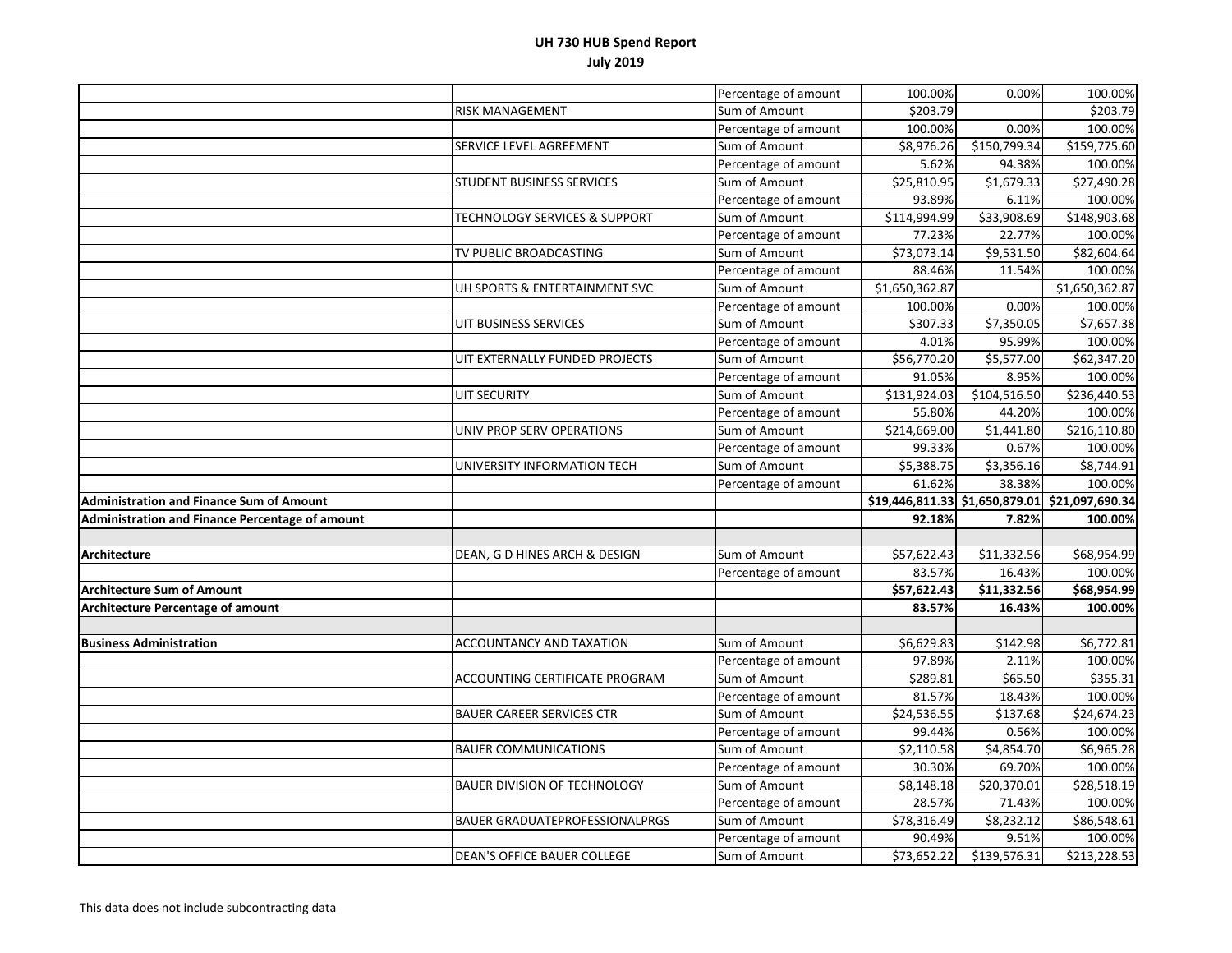|                                                     |                                   | Percentage of amount | 34.54%       | 65.46%                  | 100.00%      |
|-----------------------------------------------------|-----------------------------------|----------------------|--------------|-------------------------|--------------|
|                                                     | DECISION AND INFORMATION SCIEN    | Sum of Amount        | \$4,996.16   | \$529.18                | \$5,525.34   |
|                                                     |                                   | Percentage of amount | 90.42%       | 9.58%                   | 100.00%      |
|                                                     | <b>EXECUTIVE DEGREE PROGRAMS</b>  | Sum of Amount        | \$23,861.16  | $\overline{$}3,650.50$  | \$27,511.66  |
|                                                     |                                   | Percentage of amount | 86.73%       | 13.27%                  | 100.00%      |
|                                                     | <b>FINANCE DEPARTMENT</b>         | Sum of Amount        | \$5,354.50   | \$666.87                | \$6,021.37   |
|                                                     |                                   | Percentage of amount | 88.92%       | 11.08%                  | 100.00%      |
|                                                     | <b>MANAGEMENT DEPARTMENT</b>      | Sum of Amount        | \$18,727.15  | \$3,225.63              | \$21,952.78  |
|                                                     |                                   | Percentage of amount | 85.31%       | 14.69%                  | 100.00%      |
|                                                     | <b>MARKETING DEPARTMENT</b>       | Sum of Amount        | \$259.08     | \$4,324.85              | \$4,583.93   |
|                                                     |                                   | Percentage of amount | 5.65%        | 94.35%                  | 100.00%      |
|                                                     | <b>SALES EXCELLENCE INSTITUTE</b> | Sum of Amount        | \$2,907.45   | \$8,256.30              | \$11,163.75  |
|                                                     |                                   | Percentage of amount | 26.04%       | 73.96%                  | 100.00%      |
|                                                     | SMALL BUSINESS DEV CENTER         | Sum of Amount        | \$42,584.74  | \$8,211.22              | \$50,795.96  |
|                                                     |                                   | Percentage of amount | 83.83%       | 16.17%                  | 100.00%      |
|                                                     | UNDERGRAD BUSINESS PROG           | Sum of Amount        | \$6,594.64   | \$6,066.05              | \$12,660.69  |
|                                                     |                                   | Percentage of amount | 52.09%       | 47.91%                  | 100.00%      |
|                                                     | WOLFF CTR FOR ENTREPRENEURSHIP    | Sum of Amount        | \$41.73      | \$3,269.20              | \$3,310.93   |
|                                                     |                                   | Percentage of amount | 1.26%        | 98.74%                  | 100.00%      |
| <b>Business Administration Sum of Amount</b>        |                                   |                      | \$299,010.27 | \$211,579.10            | \$510,589.37 |
| <b>Business Administration Percentage of amount</b> |                                   |                      | 58.56%       | 41.44%                  | 100.00%      |
|                                                     |                                   |                      |              |                         |              |
|                                                     |                                   |                      |              |                         |              |
| <b>Chancellor/President</b>                         | <b>BASEBALL</b>                   | Sum of Amount        | \$10,139.02  | \$2,452.50              | \$12,591.52  |
|                                                     |                                   | Percentage of amount | 80.52%       | 19.48%                  | 100.00%      |
|                                                     | COMPLIANCE                        | Sum of Amount        | \$214.38     |                         | \$214.38     |
|                                                     |                                   | Percentage of amount | 100.00%      | 0.00%                   | 100.00%      |
|                                                     | <b>FOOTBALL</b>                   | Sum of Amount        | \$41,674.97  | \$8,590.41              | \$50,265.38  |
|                                                     |                                   | Percentage of amount | 82.91%       | 17.09%                  | 100.00%      |
|                                                     | <b>INTERCOLLEGIATE ATHLETICS</b>  | Sum of Amount        | \$409,885.27 | \$7,406.87              | \$417,292.14 |
|                                                     |                                   | Percentage of amount | 98.23%       | 1.77%                   | 100.00%      |
|                                                     | <b>MEN'S BASKETBALL</b>           | Sum of Amount        | \$47,448.41  | \$8,172.88              | \$55,621.29  |
|                                                     |                                   | Percentage of amount | 85.31%       | 14.69%                  | 100.00%      |
|                                                     | <b>MEN'S GOLF</b>                 | Sum of Amount        | \$5,590.48   |                         | \$5,590.48   |
|                                                     |                                   | Percentage of amount | 100.00%      | 0.00%                   | 100.00%      |
|                                                     | <b>MEN'S TRACK AND FIELD</b>      | Sum of Amount        | \$22,660.07  | \$2,341.91              | \$25,001.98  |
|                                                     |                                   | Percentage of amount | 90.63%       | 9.37%                   | 100.00%      |
|                                                     | NEIGHBORHOOD & STRATEGIC INITI    | Sum of Amount        | \$347.24     |                         | \$347.24     |
|                                                     |                                   | Percentage of amount | 100.00%      | 0.00%                   | 100.00%      |
|                                                     | OFF OF PROTOCOL SPECIAL EVENTS    | Sum of Amount        | \$1,545.88   | \$69.61                 | \$1,615.49   |
|                                                     |                                   | Percentage of amount | 95.69%       | 4.31%                   | 100.00%      |
|                                                     | PRESIDENT                         | Sum of Amount        | \$1,833.16   | \$6,630.97              | \$8,464.13   |
|                                                     |                                   | Percentage of amount | 21.66%       | 78.34%                  | 100.00%      |
|                                                     | <b>UH ENERGY</b>                  | Sum of Amount        | \$12,260.95  | $\overline{$}12,008.85$ | \$24,269.80  |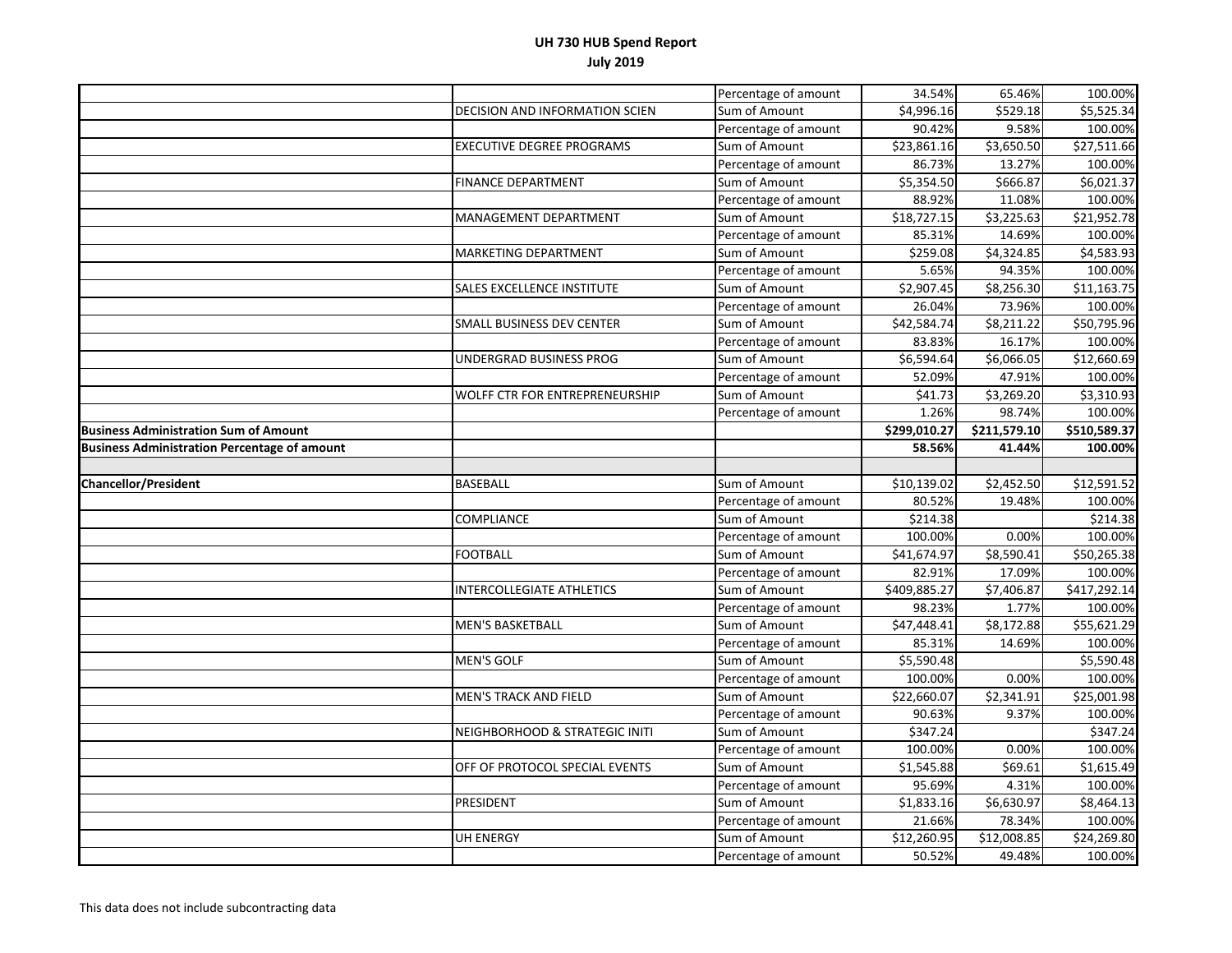|                                                 | <b>WOMEN'S BASKETBALL</b>                | Sum of Amount        | \$666.59               | \$188.11            | \$854.70                |
|-------------------------------------------------|------------------------------------------|----------------------|------------------------|---------------------|-------------------------|
|                                                 |                                          | Percentage of amount | 77.99%                 | 22.01%              | 100.00%                 |
|                                                 | <b>WOMEN'S SOFTBALL</b>                  | Sum of Amount        | \$2,400.00             | \$1,822.50          | \$4,222.50              |
|                                                 |                                          | Percentage of amount | 56.84%                 | 43.16%              | 100.00%                 |
|                                                 | WOMEN'S SWIMMING & DIVING                | Sum of Amount        | \$3,725.00             |                     | \$3,725.00              |
|                                                 |                                          | Percentage of amount | 100.00%                | 0.00%               | 100.00%                 |
|                                                 | <b>WOMEN'S TENNIS</b>                    | Sum of Amount        | \$350.66               |                     | \$350.66                |
|                                                 |                                          | Percentage of amount | 100.00%                | 0.00%               | 100.00%                 |
|                                                 | <b>WOMEN'S VOLLEYBALL</b>                | Sum of Amount        | \$6,461.64             |                     | \$6,461.64              |
|                                                 |                                          | Percentage of amount | 100.00%                | 0.00%               | 100.00%                 |
| <b>Chancellor/President Sum of Amount</b>       |                                          |                      | \$567,203.72           | \$49,684.61         | \$616,888.33            |
| Chancellor/President Percentage of amount       |                                          |                      | 91.95%                 | 8.05%               | 100.00%                 |
|                                                 |                                          |                      |                        |                     |                         |
| <b>College of Medicine</b>                      | <b>BIOMEDICAL SCIENCES</b>               | Sum of Amount        | \$193.42               | \$5,164.15          | \$5,357.57              |
|                                                 |                                          | Percentage of amount | 3.61%                  | 96.39%              | 100.00%                 |
|                                                 | <b>CLINICAL SCIENCES</b>                 | Sum of Amount        |                        | \$1,696.25          | \$1,696.25              |
|                                                 |                                          | Percentage of amount | 0.00%                  | 100.00%             | 100.00%                 |
|                                                 | <b>HEALTH SYST &amp; POPULATIONS SCI</b> | Sum of Amount        |                        | \$1,696.25          | \$1,696.25              |
|                                                 |                                          | Percentage of amount | 0.00%                  | 100.00%             | 100.00%                 |
|                                                 | OFFICE OF THE DEAN                       | Sum of Amount        | \$14,784.84            | \$12,594.93         | \$27,379.77             |
|                                                 |                                          | Percentage of amount | 54.00%                 | 46.00%              | 100.00%                 |
| <b>College of Medicine Sum of Amount</b>        |                                          |                      | \$14,978.26            | \$21,151.58         | \$36,129.84             |
| <b>College of Medicine Percentage of amount</b> |                                          |                      | 41.46%                 | 58.54%              | 100.00%                 |
|                                                 |                                          |                      |                        |                     |                         |
| <b>College of Nursing</b>                       | DEANS OFFICE - COLLEG OF NURSI           | Sum of Amount        | \$28,914.22            | \$2,231.96          | \$31,146.18             |
|                                                 |                                          | Percentage of amount | 92.83%                 | 7.17%               | 100.00%                 |
| <b>College of Nursing Sum of Amount</b>         |                                          |                      | \$28,914.22            | \$2,231.96          | \$31,146.18             |
| <b>College of Nursing Percentage of amount</b>  |                                          |                      | 92.83%                 | 7.17%               | 100.00%                 |
|                                                 |                                          |                      |                        |                     |                         |
| <b>College of the Arts</b>                      | <b>ART</b>                               | Sum of Amount        | \$77,630.57            | \$317.64            | \$77,948.21             |
|                                                 |                                          | Percentage of amount | 99.59%                 | 0.41%               | 100.00%                 |
|                                                 | <b>BAND</b>                              | Sum of Amount        | \$10,496.17            | \$520.00            | \$11,016.17             |
|                                                 |                                          | Percentage of amount | 95.28%                 | 4.72%               | 100.00%                 |
|                                                 | <b>BLAFFER GALLERY</b>                   | Sum of Amount        | \$4,389.81             | \$1,595.47          | \$5,985.28              |
|                                                 |                                          | Percentage of amount | 73.34%                 | 26.66%              | 100.00%                 |
|                                                 | <b>CWMCA CENTER FOR THE ARTS</b>         | Sum of Amount        | \$14,375.02            |                     | \$14,375.02             |
|                                                 |                                          | Percentage of amount | 100.00%                | 0.00%               | 100.00%                 |
|                                                 | DEAN OFFIC THE COLLEGE OF ARTS           | Sum of Amount        | \$19,875.17            | \$2,100.61          | \$21,975.78             |
|                                                 |                                          | Percentage of amount | 90.44%                 | 9.56%               | 100.00%                 |
|                                                 | <b>MUSIC</b>                             | Sum of Amount        | \$34,596.49            | \$1,655.49          | \$36,251.98             |
|                                                 |                                          | Percentage of amount |                        |                     | 100.00%                 |
|                                                 |                                          |                      | 95.43%                 | 4.57%               |                         |
|                                                 | THEATER                                  | Sum of Amount        | \$12,521.36            | \$327.94            | \$12,849.30             |
|                                                 |                                          |                      |                        |                     |                         |
| <b>College of the Arts Sum of Amount</b>        |                                          | Percentage of amount | 97.45%<br>\$173,884.59 | 2.55%<br>\$6,517.15 | 100.00%<br>\$180,401.74 |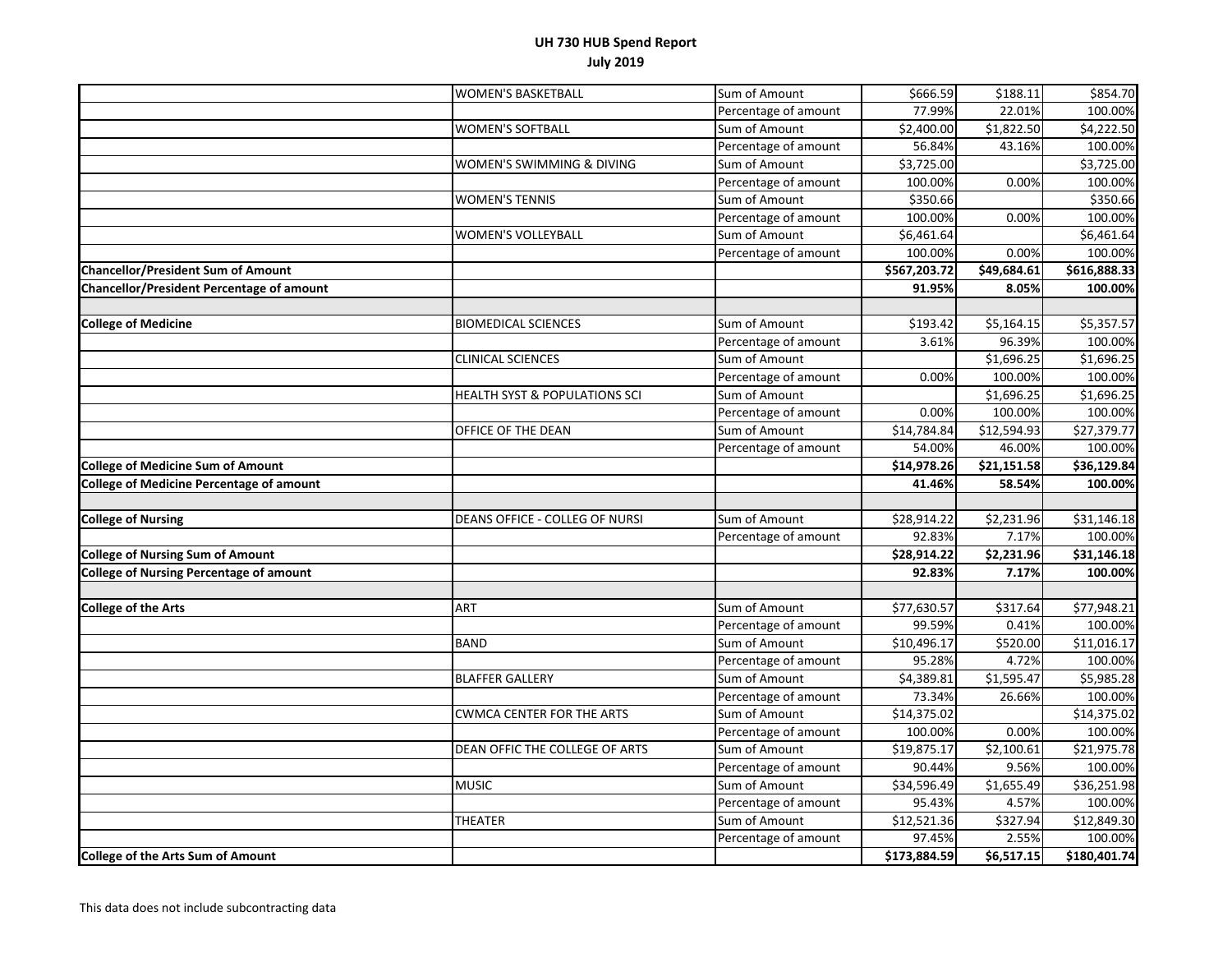| <b>College of the Arts Percentage of amount</b> |                                |                      | 96.39%                   | 3.61%       | 100.00%      |
|-------------------------------------------------|--------------------------------|----------------------|--------------------------|-------------|--------------|
|                                                 |                                |                      |                          |             |              |
| <b>Education</b>                                | ASIAN AMERICAN STUDIES         | Sum of Amount        | \$78,319.36              | \$336.33    | \$78,655.69  |
|                                                 |                                | Percentage of amount | 99.57%                   | 0.43%       | 100.00%      |
|                                                 | CENTER FOR INFO TECG IN ED.    | Sum of Amount        | \$6,715.68               | \$493.70    | \$7,209.38   |
|                                                 |                                | Percentage of amount | 93.15%                   | 6.85%       | 100.00%      |
|                                                 | <b>CHARTER SCHOOL</b>          | Sum of Amount        | \$6,688.29               | \$38,264.68 | \$44,952.97  |
|                                                 |                                | Percentage of amount | 14.88%                   | 85.12%      | 100.00%      |
|                                                 | CURRICULUM AND INSTRUCTION     | Sum of Amount        | \$23,851.10              | \$1,228.02  | \$25,079.12  |
|                                                 |                                | Percentage of amount | 95.10%                   | 4.90%       | 100.00%      |
|                                                 | DEAN, EDUCATION                | Sum of Amount        | \$49,010.97              | \$13,687.94 | \$62,698.91  |
|                                                 |                                | Percentage of amount | 78.17%                   | 21.83%      | 100.00%      |
|                                                 | ED LEADERSHIP & POLICY STUDIES | Sum of Amount        | $\overline{$}15,323.55$  | \$3,039.42  | \$18,362.97  |
|                                                 |                                | Percentage of amount | 83.45%                   | 16.55%      | 100.00%      |
|                                                 | PSYCH, HLTH & LEARNING SCIENCE | Sum of Amount        | \$25,222.39              | \$5,087.63  | \$30,310.02  |
|                                                 |                                | Percentage of amount | 83.21%                   | 16.79%      | 100.00%      |
| <b>Education Sum of Amount</b>                  |                                |                      | \$205,131.34             | \$62,137.72 | \$267,269.06 |
| <b>Education Percentage of amount</b>           |                                |                      | 76.75%                   | 23.25%      | 100.00%      |
|                                                 |                                |                      |                          |             |              |
| <b>Engineering</b>                              | <b>BIOMEDICAL ENGINEERING</b>  | Sum of Amount        | \$109,046.74             | \$463.14    | \$109,509.88 |
|                                                 |                                | Percentage of amount | 99.58%                   | 0.42%       | 100.00%      |
|                                                 | <b>CHEMICAL ENGINEERING</b>    | Sum of Amount        | $\overline{$}112,865.98$ | \$2,296.35  | \$115,162.33 |
|                                                 |                                | Percentage of amount | 98.01%                   | 1.99%       | 100.00%      |
|                                                 | <b>CIVIL ENGINEERING</b>       | Sum of Amount        | \$133,821.21             | \$3,549.56  | \$137,370.77 |
|                                                 |                                | Percentage of amount | 97.42%                   | 2.58%       | 100.00%      |
|                                                 | COMPOSITE ENGR APPLICATIONS CT | Sum of Amount        | \$315.40                 |             | \$315.40     |
|                                                 |                                | Percentage of amount | 100.00%                  | 0.00%       | 100.00%      |
|                                                 | DEAN, ENGINEERING              | Sum of Amount        | \$69,959.20              | \$27,528.37 | \$97,487.57  |
|                                                 |                                | Percentage of amount | 71.76%                   | 28.24%      | 100.00%      |
|                                                 | ELECTRICAL ENGINEERING         | Sum of Amount        | \$406,955.18             | \$29,391.57 | \$436,346.75 |
|                                                 |                                | Percentage of amount | 93.26%                   | 6.74%       | 100.00%      |
|                                                 | ENGr UNDERGRADUATE PROGRAMS    | Sum of Amount        | \$3,056.57               | \$1,720.99  | \$4,777.56   |
|                                                 |                                | Percentage of amount | 63.98%                   | 36.02%      | 100.00%      |
|                                                 | INDUSTRIAL ENGINEERING         | Sum of Amount        | \$5,038.33               | \$3,127.75  | \$8,166.08   |
|                                                 |                                | Percentage of amount | 61.70%                   | 38.30%      | 100.00%      |
|                                                 | INTEGRATED BIO & NANO SYSTEM   | Sum of Amount        | \$57,913.06              |             | \$57,913.06  |
|                                                 |                                | Percentage of amount | 100.00%                  | 0.00%       | 100.00%      |
|                                                 | MECHANICAL ENGINEERING         | Sum of Amount        | 557,419.75               | \$9,422.59  | \$66,842.34  |
|                                                 |                                | Percentage of amount | 85.90%                   | 14.10%      | 100.00%      |
|                                                 | NAT'L AIRBORNE LASER MAP       | Sum of Amount        | \$5,770.35               |             | \$5,770.35   |
|                                                 |                                | Percentage of amount | 100.00%                  | 0.00%       | 100.00%      |
|                                                 | PETROLEUM ENGINEERING          | Sum of Amount        | \$157,278.27             |             | \$157,278.27 |
|                                                 |                                | Percentage of amount | 100.00%                  | 0.00%       | 100.00%      |
|                                                 | TX HURRICANE CTR INVT TECH     | Sum of Amount        | \$318.73                 |             | \$318.73     |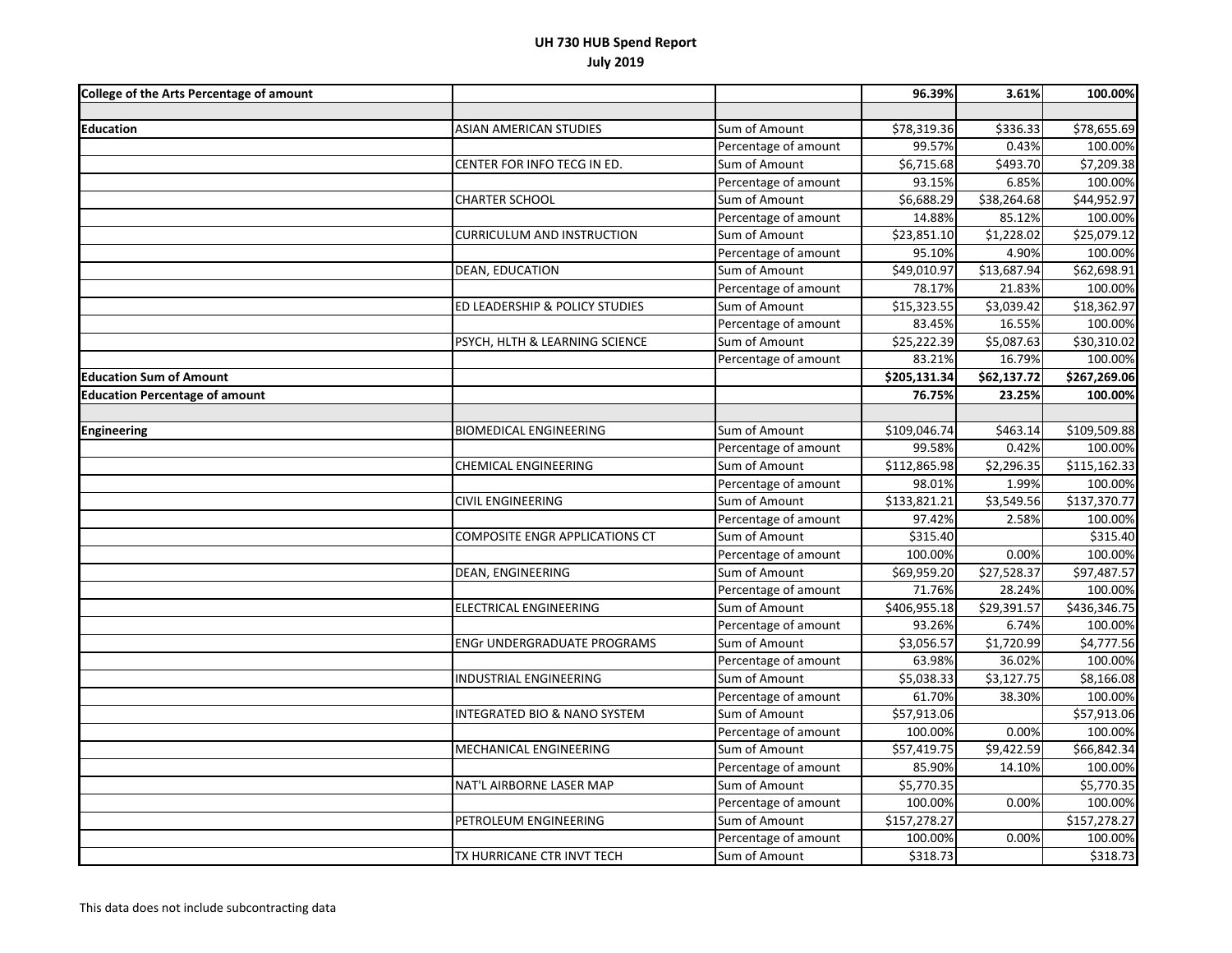|                                                             |                                    | Percentage of amount | 100.00%        | 0.00%       | 100.00%        |
|-------------------------------------------------------------|------------------------------------|----------------------|----------------|-------------|----------------|
| <b>Engineering Sum of Amount</b>                            |                                    |                      | \$1,119,758.77 | \$77,500.32 | \$1,197,259.09 |
| <b>Engineering Percentage of amount</b>                     |                                    |                      | 93.53%         | 6.47%       | 100.00%        |
|                                                             |                                    |                      |                |             |                |
| <b>Graduate College of Social Work</b>                      | <b>ADMISSIONS</b>                  | Sum of Amount        | \$2,266.83     | \$317.05    | \$2,583.88     |
|                                                             |                                    | Percentage of amount | 87.73%         | 12.27%      | 100.00%        |
|                                                             | ALUMNI, CAREER & DEVELOPMENT       | Sum of Amount        | \$1,016.65     | \$77.41     | \$1,094.06     |
|                                                             |                                    | Percentage of amount | 92.92%         | 7.08%       | 100.00%        |
|                                                             | <b>AMERICAN HUMANICS</b>           | Sum of Amount        | \$3,080.84     |             | \$3,080.84     |
|                                                             |                                    | Percentage of amount | 100.00%        | 0.00%       | 100.00%        |
|                                                             | <b>CHILD &amp; FAMILY CENTER</b>   | Sum of Amount        | \$1,432.48     | \$3,762.15  | \$5,194.63     |
|                                                             |                                    | Percentage of amount | 27.58%         | 72.42%      | 100.00%        |
|                                                             | CTR DRUG & SOCIAL POLICY RESRC     | Sum of Amount        | \$1,829.46     | \$1,150.00  | \$2,979.46     |
|                                                             |                                    | Percentage of amount | 61.40%         | 38.60%      | 100.00%        |
|                                                             | DEAN, SOCIAL WORK                  | Sum of Amount        | \$2,619.62     | \$144.22    | \$2,763.84     |
|                                                             |                                    | Percentage of amount | 94.78%         | 5.22%       | 100.00%        |
|                                                             | DEVELOPMENT                        | Sum of Amount        |                | \$90.50     | \$90.50        |
|                                                             |                                    | Percentage of amount | 0.00%          | 100.00%     | 100.00%        |
|                                                             | <b>GCSW-INFORMATION TECHNOLOGY</b> | Sum of Amount        | \$559.35       |             | \$559.35       |
|                                                             |                                    | Percentage of amount | 100.00%        | 0.00%       | 100.00%        |
|                                                             | LATINA MATERNAL & FAMILY HLTH      | Sum of Amount        |                | \$61.74     | \$61.74        |
|                                                             |                                    | Percentage of amount | 0.00%          | 100.00%     | 100.00%        |
|                                                             | <b>MENTAL HEALTH - RITES</b>       | Sum of Amount        |                | \$61.74     | \$61.74        |
|                                                             |                                    | Percentage of amount | 0.00%          | 100.00%     | 100.00%        |
|                                                             | PHD PROGRAM                        | Sum of Amount        |                | \$334.08    | \$334.08       |
|                                                             |                                    | Percentage of amount | 0.00%          | 100.00%     | 100.00%        |
| <b>Graduate College of Social Work Sum of Amount</b>        |                                    |                      | \$12,805.23    | \$5,998.89  | \$18,804.12    |
| <b>Graduate College of Social Work Percentage of amount</b> |                                    |                      | 68.10%         | 31.90%      | 100.00%        |
|                                                             |                                    |                      |                |             |                |
| <b>Honors College</b>                                       | DEAN, HONORS COLLEGE               | Sum of Amount        | \$14,272.92    | \$2,554.30  | \$16,827.22    |
|                                                             |                                    | Percentage of amount | 84.82%         | 15.18%      | 100.00%        |
|                                                             | OFFICE OF UNDERGRAD RESEARCH       | Sum of Amount        | \$200.00       |             | \$200.00       |
|                                                             |                                    | Percentage of amount | 100.00%        | 0.00%       | 100.00%        |
| <b>Honors College Sum of Amount</b>                         |                                    |                      | \$14,472.92    | \$2,554.30  | \$17,027.22    |
| <b>Honors College Percentage of amount</b>                  |                                    |                      | 85.00%         | 15.00%      | 100.00%        |
|                                                             |                                    |                      |                |             |                |
| <b>Hotel and Restaurant Management</b>                      | DEAN, HOTEL & RESTAURANT MANAG     | Sum of Amount        | \$1,230.21     | \$71.59     | \$1,301.80     |
|                                                             |                                    | Percentage of amount | 94.50%         | 5.50%       | 100.00%        |
|                                                             | HOTEL AND RESTAURANT MANAGEMEN     | Sum of Amount        | \$112,437.53   | \$9,478.25  | \$121,915.78   |
|                                                             |                                    | Percentage of amount | 92.23%         | 7.77%       | 100.00%        |
| <b>Hotel and Restaurant Management Sum of Amount</b>        |                                    |                      | \$113,667.74   | \$9,549.84  | \$123,217.58   |
| Hotel and Restaurant Management Percentage of amount        |                                    |                      | 92.25%         | 7.75%       | 100.00%        |
|                                                             |                                    |                      |                |             |                |
| <b>Law Center</b>                                           | ALUMNI RELATIONS, LAW              | Sum of Amount        | \$258.81       | \$7,210.04  | \$7,468.85     |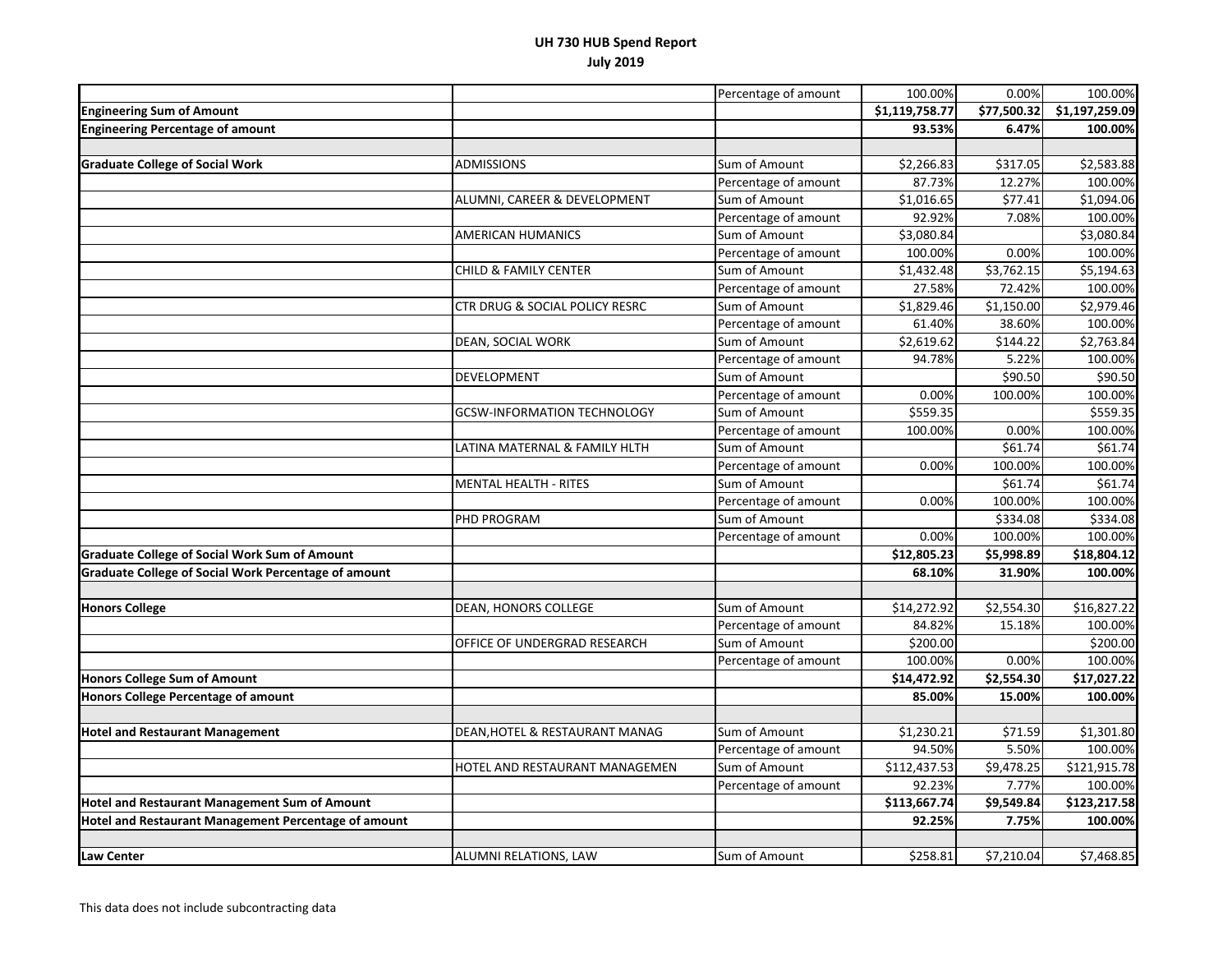|                                         |                                  | Percentage of amount | 3.47%                   | 96.53%      | 100.00%      |
|-----------------------------------------|----------------------------------|----------------------|-------------------------|-------------|--------------|
|                                         | <b>BLAKELEY INSTITUTE</b>        | Sum of Amount        |                         | \$21.20     | \$21.20      |
|                                         |                                  | Percentage of amount | 0.00%                   | 100.00%     | 100.00%      |
|                                         | <b>BUSINESS SERVICES, LAW</b>    | Sum of Amount        | $\overline{54,869.83}$  | \$1,781.21  | \$6,651.04   |
|                                         |                                  | Percentage of amount | 73.22%                  | 26.78%      | 100.00%      |
|                                         | CAREER SERVICES, LAW             | Sum of Amount        | \$1,258.65              | \$423.52    | \$1,682.17   |
|                                         |                                  | Percentage of amount | 74.82%                  | 25.18%      | 100.00%      |
|                                         | CENTER PROGRAMS, LAW             | Sum of Amount        | \$195.70                | \$306.61    | \$502.31     |
|                                         |                                  | Percentage of amount | 38.96%                  | 61.04%      | 100.00%      |
|                                         | DEAN, LAW                        | Sum of Amount        | $\overline{$}14,182.99$ | \$5,599.42  | \$19,782.41  |
|                                         |                                  | Percentage of amount | 71.69%                  | 28.31%      | 100.00%      |
|                                         | <b>FACILITIES, LAW</b>           | Sum of Amount        | \$639.08                | \$6,560.97  | \$7,200.05   |
|                                         |                                  | Percentage of amount | 8.88%                   | 91.12%      | 100.00%      |
|                                         | <b>FACULTY SUPPORT LAW</b>       | Sum of Amount        | \$2,282.39              | \$1,105.00  | \$3,387.39   |
|                                         |                                  | Percentage of amount | 67.38%                  | 32.62%      | 100.00%      |
|                                         | HEALTH LAW & POLICY INSTITUTE    | Sum of Amount        |                         | \$647.84    | \$647.84     |
|                                         |                                  | Percentage of amount | 0.00%                   | 100.00%     | 100.00%      |
|                                         | <b>IHELG</b>                     | Sum of Amount        | \$158.08                |             | \$158.08     |
|                                         |                                  | Percentage of amount | 100.00%                 | 0.00%       | 100.00%      |
|                                         | <b>LAW FOUNDATION</b>            | Sum of Amount        | \$5.42                  | \$20.79     | \$26.21      |
|                                         |                                  | Percentage of amount | 20.68%                  | 79.32%      | 100.00%      |
|                                         | LAW INFORMATION TECHNOLOGY       | Sum of Amount        | \$5,721.55              |             | \$5,721.55   |
|                                         |                                  | Percentage of amount | 100.00%                 | 0.00%       | 100.00%      |
|                                         | <b>LAW LIBRARY</b>               | Sum of Amount        | \$4,216.86              | \$46,525.54 | \$50,742.40  |
|                                         |                                  | Percentage of amount | 8.31%                   | 91.69%      | 100.00%      |
|                                         | LEGAL AID CLINIC, LAW            | Sum of Amount        | \$896.08                | \$199.95    | \$1,096.03   |
|                                         |                                  | Percentage of amount | 81.76%                  | 18.24%      | 100.00%      |
|                                         | PUBLIC RELS & MARKETING, LAW     | Sum of Amount        | \$6,850.00              | \$2,226.44  | \$9,076.44   |
|                                         |                                  | Percentage of amount | 75.47%                  | 24.53%      | 100.00%      |
|                                         | STUDENT ORGANIZATION, LAW        | Sum of Amount        | \$5,269.01              |             | \$5,269.01   |
|                                         |                                  | Percentage of amount | 100.00%                 | 0.00%       | 100.00%      |
|                                         | STUDENT SERVICES, LAW            | Sum of Amount        | \$34,227.16             | \$435.24    | \$34,662.40  |
|                                         |                                  | Percentage of amount | 98.74%                  | 1.26%       | 100.00%      |
| Law Center Sum of Amount                |                                  |                      | \$81,031.61             | \$73,063.77 | \$154,095.38 |
| Law Center Percentage of amount         |                                  |                      | 52.59%                  | 47.41%      | 100.00%      |
|                                         |                                  |                      |                         |             |              |
| <b>Liberal Arts and Social Sciences</b> | <b>AEROSPACE STUDIES</b>         | Sum of Amount        | \$27.72                 | \$118.58    | \$146.30     |
|                                         |                                  | Percentage of amount | 18.95%                  | 81.05%      | 100.00%      |
|                                         | AFRICAN-AMERICAN STUDIES         | Sum of Amount        | \$995.20                | \$265.22    | \$1,260.42   |
|                                         |                                  | Percentage of amount | 78.96%                  | 21.04%      | 100.00%      |
|                                         | <b>ARTE PUBLICO</b>              | Sum of Amount        | \$58,410.15             | \$1,006.26  | \$59,416.41  |
|                                         |                                  | Percentage of amount | 98.31%                  | 1.69%       | 100.00%      |
|                                         | <b>CENTER FOR PUBLIC HISTORY</b> | Sum of Amount        | \$137.87                | \$3,922.63  | \$4,060.50   |
|                                         |                                  | Percentage of amount | 3.40%                   | 96.60%      | 100.00%      |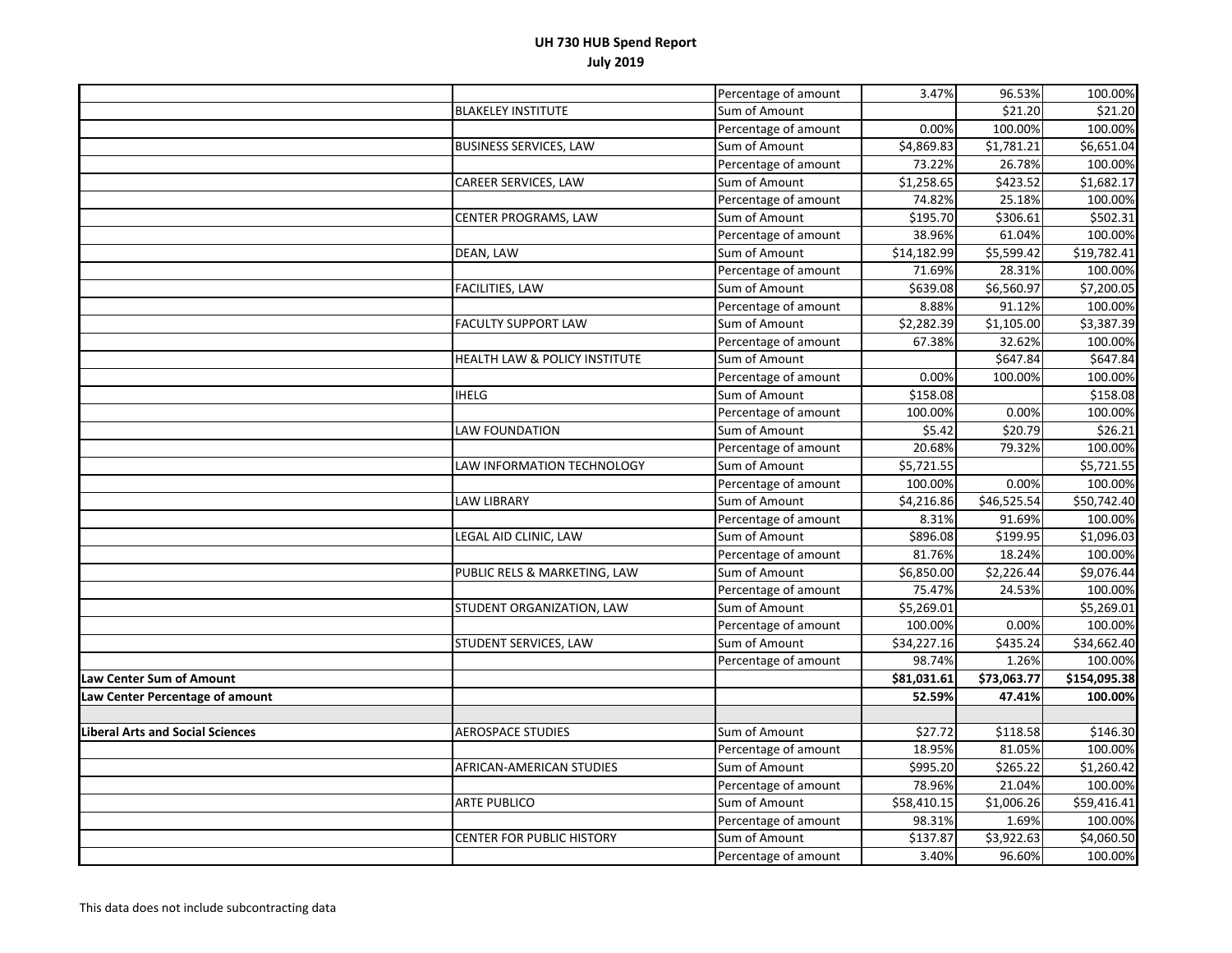|                                                       | COMMUNICATION                     | Sum of Amount        | \$26,627.82             | \$4,960.01              | \$31,587.83             |
|-------------------------------------------------------|-----------------------------------|----------------------|-------------------------|-------------------------|-------------------------|
|                                                       |                                   | Percentage of amount | 84.30%                  | 15.70%                  | 100.00%                 |
|                                                       | <b>COMMUNICATIONS DISORDERS</b>   | Sum of Amount        | $\overline{$}2,502.65$  | \$849.54                | \$3,352.19              |
|                                                       |                                   | Percentage of amount | 74.66%                  | 25.34%                  | 100.00%                 |
|                                                       | COMPARATIVE CULTURAL STUDIES      | Sum of Amount        | \$7,000.74              | \$6,043.68              | \$13,044.42             |
|                                                       |                                   | Percentage of amount | 53.67%                  | 46.33%                  | 100.00%                 |
|                                                       | DEAN, LIBERAL ARTS & SOC SCI      | Sum of Amount        | \$2,829.01              | \$29,411.89             | \$32,240.90             |
|                                                       |                                   | Percentage of amount | 8.77%                   | 91.23%                  | 100.00%                 |
|                                                       | <b>ECONOMICS</b>                  | Sum of Amount        | 56,974.00               | \$982.82                | \$7,956.82              |
|                                                       |                                   | Percentage of amount | 87.65%                  | 12.35%                  | 100.00%                 |
|                                                       | <b>ENGLISH</b>                    | Sum of Amount        | \$10,797.19             | \$4,102.37              | \$14,899.56             |
|                                                       |                                   | Percentage of amount | 72.47%                  | 27.53%                  | 100.00%                 |
|                                                       | HEALTH AND HUMAN PERFORMANCE      | Sum of Amount        | \$35,674.08             | \$8,942.80              | \$44,616.88             |
|                                                       |                                   | Percentage of amount | 79.96%                  | 20.04%                  | 100.00%                 |
|                                                       | <b>HISPANIC STUDIES</b>           | Sum of Amount        | \$3,568.83              | \$8,237.19              | \$11,806.02             |
|                                                       |                                   | Percentage of amount | 30.23%                  | 69.77%                  | 100.00%                 |
|                                                       | <b>HISTORY</b>                    | Sum of Amount        | \$5,937.22              | $\overline{$}3,097.32$  | \$7,034.54              |
|                                                       |                                   | Percentage of amount | 84.40%                  | 15.60%                  | 100.00%                 |
|                                                       | MEXICAN-AMERICAN STUDIES          | Sum of Amount        | \$3,413.81              | \$381.24                | \$3,795.05              |
|                                                       |                                   | Percentage of amount | 89.95%                  | 10.05%                  | 100.00%                 |
|                                                       | MODERN AND CLASSICAL LANGUAGES    | Sum of Amount        | \$9,338.10              | \$648.74                | \$9,986.84              |
|                                                       |                                   | Percentage of amount | 93.50%                  | 6.50%                   | 100.00%                 |
|                                                       | PHILOSOPHY                        | Sum of Amount        | $\overline{$}92,414.13$ |                         | \$92,414.13             |
|                                                       |                                   | Percentage of amount | 100.00%                 | 0.00%                   | 100.00%                 |
|                                                       | POLITICAL SCIENCE                 | Sum of Amount        | \$2,742.56              | \$7,832.15              | \$10,574.71             |
|                                                       |                                   | Percentage of amount | 25.94%                  | 74.06%                  | 100.00%                 |
|                                                       | <b>PSYCHOLOGY</b>                 | Sum of Amount        | \$57,529.21             | \$15,608.61             | $\overline{$}73,137.82$ |
|                                                       |                                   | Percentage of amount | 78.66%                  | 21.34%                  | 100.00%                 |
|                                                       | PUBLIC ADMINISTRATION PROGRAM     | Sum of Amount        | \$850.00                |                         | \$850.00                |
|                                                       |                                   | Percentage of amount | 100.00%                 | 0.00%                   | 100.00%                 |
|                                                       | <b>SOCIOLOGY</b>                  | Sum of Amount        | \$520.92                | \$2,708.23              | \$3,229.15              |
|                                                       |                                   | Percentage of amount | 16.13%                  | 83.87%                  | 100.00%                 |
|                                                       | <b>WOMEN'S STUDIES PROGRAM</b>    | Sum of Amount        | \$373.43                | \$140.18                | \$513.61                |
|                                                       |                                   | Percentage of amount | 72.71%                  | 27.29%                  | 100.00%                 |
| <b>Liberal Arts and Social Sciences Sum of Amount</b> |                                   |                      | \$328,664.64            | $\overline{$97,259.46}$ | \$425,924.10            |
| liberal Arts and Social Sciences Percentage of amount |                                   |                      | 77.17%                  | 22.83%                  | 100.00%                 |
|                                                       |                                   |                      |                         |                         |                         |
| Library                                               | UNIVERSITY LIBRARIES              | Sum of Amount        | \$767,632.96            | \$33,061.41             | \$800,694.37            |
|                                                       |                                   | Percentage of amount | 95.87%                  | 4.13%                   | 100.00%                 |
| Library Sum of Amount                                 |                                   |                      | \$767,632.96            | \$33,061.41             | \$800,694.37            |
| Library Percentage of amount                          |                                   |                      | 95.87%                  | 4.13%                   | 100.00%                 |
|                                                       |                                   |                      |                         |                         |                         |
| <b>Natural Science and Mathematics</b>                | <b>BIOLOGY &amp; BIOCHEMISTRY</b> | Sum of Amount        | \$77,004.00             | \$4,434.94              | \$81,438.94             |
|                                                       |                                   | Percentage of amount | 94.55%                  | 5.45%                   | 100.00%                 |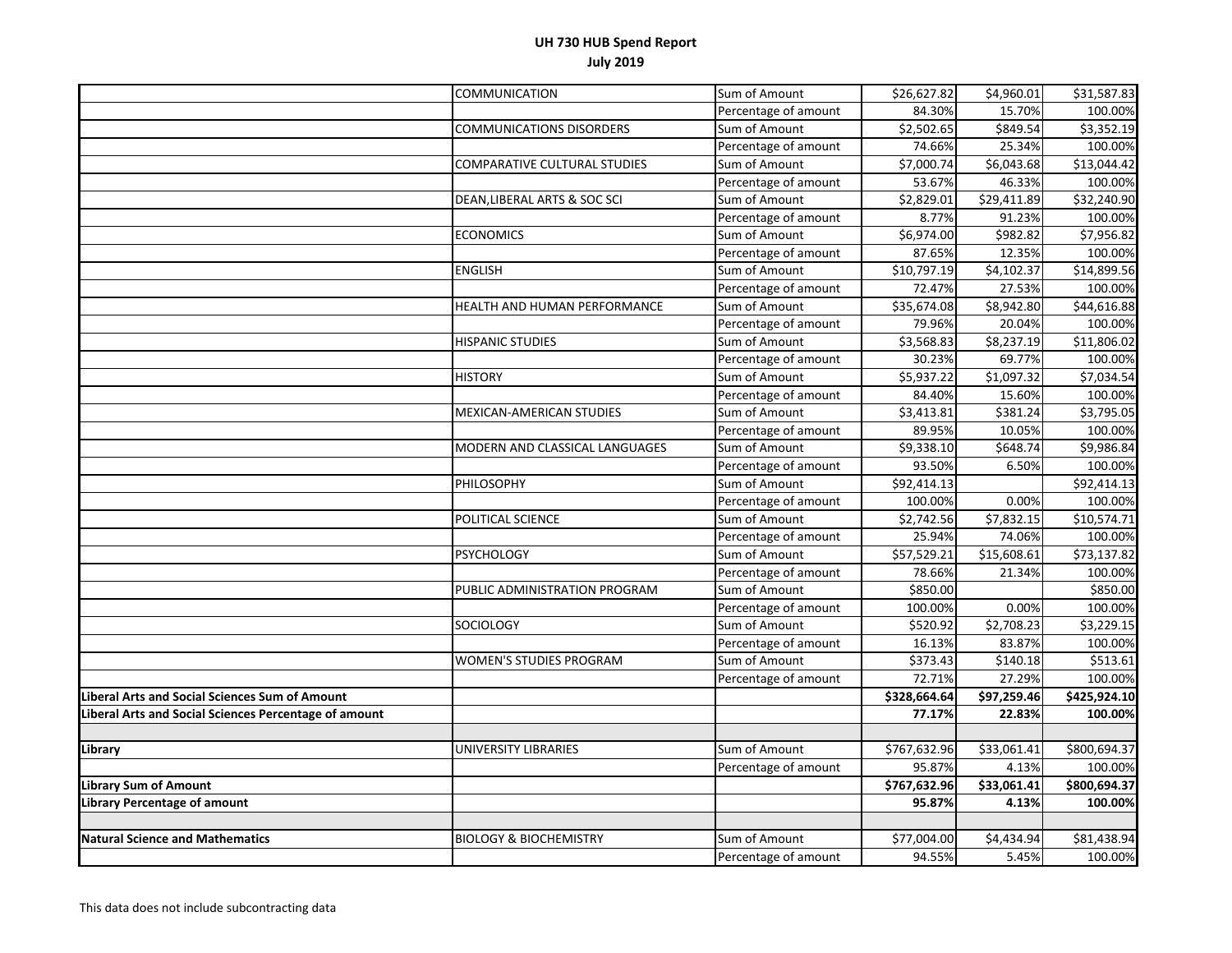|                                                      | <b>CHEMISTRY</b>                        | Sum of Amount        | \$296,145.30 | \$34,605.44            | \$330,750.74             |
|------------------------------------------------------|-----------------------------------------|----------------------|--------------|------------------------|--------------------------|
|                                                      |                                         | Percentage of amount | 89.54%       | 10.46%                 | 100.00%                  |
|                                                      | <b>COMPUTER SCIENCE</b>                 | Sum of Amount        | \$18,227.09  | \$4,446.71             | \$22,673.80              |
|                                                      |                                         | Percentage of amount | 80.39%       | 19.61%                 | 100.00%                  |
|                                                      | CTR FOR NUCLEAR REC&CELL SIGN           | Sum of Amount        | \$50,060.97  | \$587.83               | \$50,648.80              |
|                                                      |                                         | Percentage of amount | 98.84%       | 1.16%                  | 100.00%                  |
|                                                      | DEAN, NATURAL SCIENCE & MATHE           | Sum of Amount        | \$40,724.74  | 518, 179.63            | \$58,904.37              |
|                                                      |                                         | Percentage of amount | 69.14%       | 30.86%                 | 100.00%                  |
|                                                      | <b>EARTH &amp; ATMOSPHERIC SCIENCES</b> | Sum of Amount        | \$166,629.59 | \$79,241.90            | \$245,871.49             |
|                                                      |                                         | Percentage of amount | 67.77%       | 32.23%                 | 100.00%                  |
|                                                      | <b>HOUSTON COASTAL CENTER</b>           | Sum of Amount        | \$82.67      |                        | \$82.67                  |
|                                                      |                                         | Percentage of amount | 100.00%      | 0.00%                  | 100.00%                  |
|                                                      | INSTITUTE FOR CLIMATE/ATMO SCI          | Sum of Amount        | \$7,937.31   |                        | \$7,937.31               |
|                                                      |                                         | Percentage of amount | 100.00%      | 0.00%                  | 100.00%                  |
|                                                      | <b>MATHEMATICS</b>                      | Sum of Amount        | \$40,171.78  | \$130,357.29           | \$170,529.07             |
|                                                      |                                         | Percentage of amount | 23.56%       | 76.44%                 | 100.00%                  |
|                                                      | <b>PHYSICS</b>                          | Sum of Amount        | \$187,621.70 | $\overline{$}2,456.79$ | $\overline{$}190,078.49$ |
|                                                      |                                         | Percentage of amount | 98.71%       | 1.29%                  | 100.00%                  |
| <b>Natural Science and Mathematics Sum of Amount</b> |                                         |                      | \$884,605.15 | \$274,310.53           | \$1,158,915.68           |
| Natural Science and Mathematics Percentage of amount |                                         |                      | 76.33%       | 23.67%                 | 100.00%                  |
|                                                      |                                         |                      |              |                        |                          |
| <b>Optometry</b>                                     | DEAN, OPTOMETRY                         | Sum of Amount        | \$34,004.82  | \$1,914.44             | \$35,919.26              |
|                                                      |                                         | Percentage of amount | 94.67%       | 5.33%                  | 100.00%                  |
|                                                      | OPT VISION SCIENCES                     | Sum of Amount        | \$86,119.52  | \$5,844.84             | \$91,964.36              |
|                                                      |                                         | Percentage of amount | 93.64%       | 6.36%                  | 100.00%                  |
|                                                      | <b>OPTOMETRY CLINIC</b>                 | Sum of Amount        | \$529,359.25 | $\sqrt{57,217.07}$     | \$536,576.32             |
|                                                      |                                         | Percentage of amount | 98.65%       | 1.35%                  | 100.00%                  |
| <b>Optometry Sum of Amount</b>                       |                                         |                      | \$649,483.59 | \$14,976.35            | \$664,459.94             |
| <b>Optometry Percentage of amount</b>                |                                         |                      | 97.75%       | 2.25%                  | 100.00%                  |
|                                                      |                                         |                      |              |                        |                          |
| Pharmacy                                             | DEAN, PHARMACY                          | Sum of Amount        | \$32,133.20  | \$17,962.81            | \$50,096.01              |
|                                                      |                                         | Percentage of amount | 64.14%       | 35.86%                 | 100.00%                  |
|                                                      | <b>EXPERIENTIAL PROGRAMS</b>            | Sum of Amount        | \$111,402.00 |                        | $\overline{$}111,402.00$ |
|                                                      |                                         | Percentage of amount | 100.00%      | 0.00%                  | 100.00%                  |
|                                                      | PHAR HEALTH OUTCOMES & POLICY           | Sum of Amount        | \$40,995.13  | \$8,501.23             | \$49,496.36              |
|                                                      |                                         | Percentage of amount | 82.82%       | 17.18%                 | 100.00%                  |
|                                                      | PHARM PRAC & TRANS RESEARCH             | Sum of Amount        | \$26,613.82  | \$5,727.86             | \$32,341.68              |
|                                                      |                                         | Percentage of amount | 82.29%       | 17.71%                 | 100.00%                  |
|                                                      | PHARMACOLOGICAL & PHARMACEUTIC          | Sum of Amount        | \$158,005.65 | \$4,165.43             | \$162,171.08             |
|                                                      |                                         | Percentage of amount | 97.43%       | 2.57%                  | 100.00%                  |
|                                                      | STUDENT SERVICES PHARMACY               | Sum of Amount        | \$4,379.84   | \$140.34               | \$4,520.18               |
|                                                      |                                         | Percentage of amount | 96.90%       | 3.10%                  | 100.00%                  |
| <b>Pharmacy Sum of Amount</b>                        |                                         |                      | \$373,529.64 | \$36,497.67            | \$410,027.31             |
| <b>Pharmacy Percentage of amount</b>                 |                                         |                      | 91.10%       | 8.90%                  | 100.00%                  |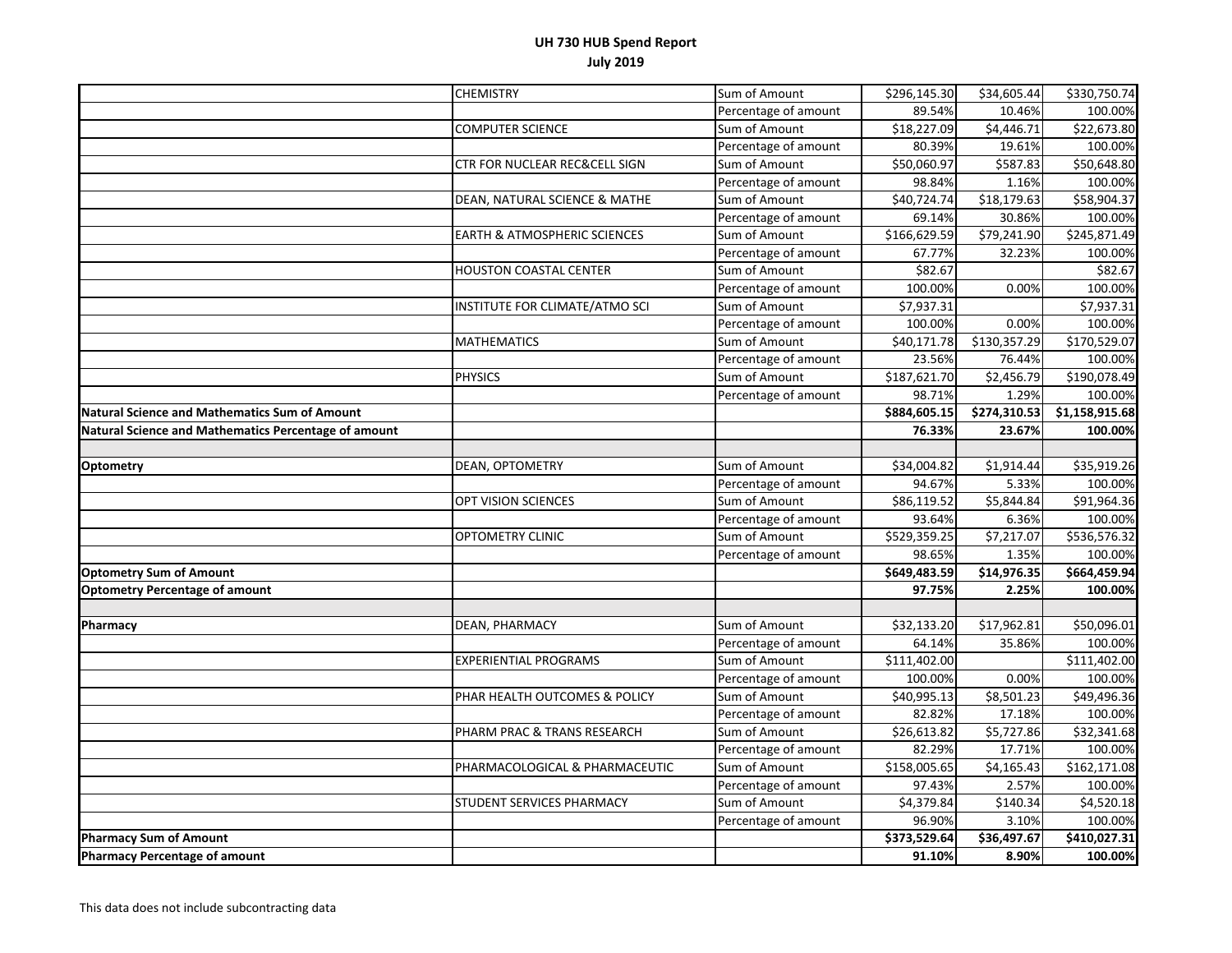| PHYSICAL PLANT                       | ADMINISTRATION AND FINANCE                | Sum of Amount        | \$47.80      |             | \$47.80                  |
|--------------------------------------|-------------------------------------------|----------------------|--------------|-------------|--------------------------|
|                                      |                                           | Percentage of amount | 100.00%      | 0.00%       | 100.00%                  |
| PHYSICAL PLANT Sum of Amount         |                                           |                      | \$47.80      |             | \$47.80                  |
| PHYSICAL PLANT Percentage of amount  |                                           |                      | 100.00%      | 0.00%       | 100.00%                  |
|                                      |                                           |                      |              |             |                          |
| Research                             | AMI: ADV MANUFACTURING INSTITU            | Sum of Amount        | \$18,178.96  |             | \$18,178.96              |
|                                      |                                           | Percentage of amount | 100.00%      | 0.00%       | 100.00%                  |
|                                      | <b>ANIMAL CARE OPERATIONS</b>             | Sum of Amount        | 543,116.89   | 510,459.26  | \$53,576.15              |
|                                      |                                           | Percentage of amount | 80.48%       | 19.52%      | 100.00%                  |
|                                      | CARBON MGMT IN ENERGY (CMERC)             | Sum of Amount        | \$2,893.87   |             | \$2,893.87               |
|                                      |                                           | Percentage of amount | 100.00%      | 0.00%       | 100.00%                  |
|                                      | CENTER FOR INNOVA/PARTNERSHIPS            | Sum of Amount        | \$7,250.00   | \$256.25    | \$7,506.25               |
|                                      |                                           | Percentage of amount | 96.59%       | 3.41%       | 100.00%                  |
|                                      | CTR FOR ADV COMPUTI & DATA SYS            | Sum of Amount        | \$877.42     |             | \$877.42                 |
|                                      |                                           | Percentage of amount | 100.00%      | 0.00%       | 100.00%                  |
|                                      | DATA ASSESSMENT & IT DOR                  | Sum of Amount        |              | \$6,966.67  | \$6,966.67               |
|                                      |                                           | Percentage of amount | 0.00%        | 100.00%     | 100.00%                  |
|                                      | DOR COMMUNICATIONS                        | Sum of Amount        | \$9,029.00   | \$180.52    | \$9,209.52               |
|                                      |                                           | Percentage of amount | 98.04%       | 1.96%       | 100.00%                  |
|                                      | <b>ENVIRONMENT HEALTH &amp; LIFE SAFE</b> | Sum of Amount        | \$15,702.46  |             | \$15,702.46              |
|                                      |                                           | Percentage of amount | 100.00%      | 0.00%       | 100.00%                  |
|                                      | <b>GRANTS AND CONTRACTS</b>               | Sum of Amount        | \$8,690.00   | \$2,729.96  | \$11,419.96              |
|                                      |                                           | Percentage of amount | 76.09%       | 23.91%      | 100.00%                  |
|                                      | HEALTH RESEARCH INSTITUTE                 | Sum of Amount        | \$5,162.73   | \$2,583.42  | \$7,746.15               |
|                                      |                                           | Percentage of amount | 66.65%       | 33.35%      | 100.00%                  |
|                                      | OFFICE OF INTELL PROPERTY MGMT            | Sum of Amount        | \$123,744.58 | \$2,178.03  | $\overline{$}125,922.61$ |
|                                      |                                           | Percentage of amount | 98.27%       | 1.73%       | 100.00%                  |
|                                      | <b>RESEARCH</b>                           | Sum of Amount        | 519,064.20   | \$2,859.87  | \$21,924.07              |
|                                      |                                           | Percentage of amount | 86.96%       | 13.04%      | 100.00%                  |
|                                      | RESEARCH ADMINISTRATION                   | Sum of Amount        | \$67,668.93  |             | \$67,668.93              |
|                                      |                                           | Percentage of amount | 100.00%      | 0.00%       | 100.00%                  |
|                                      | RESEARCH INTEGRITY & OVERSIGHT            | Sum of Amount        | \$1,749.59   | \$177.37    | \$1,926.96               |
|                                      |                                           | Percentage of amount | 90.80%       | 9.20%       | 100.00%                  |
|                                      | <b>TIMES</b>                              | Sum of Amount        | \$29,691.19  | \$1,087.24  | \$30,778.43              |
|                                      |                                           | Percentage of amount | 96.47%       | 3.53%       | 100.00%                  |
|                                      | TX CTR SUPERCONDUCTIVITY AT UH            | Sum of Amount        | \$25,586.81  | \$300.00    | \$25,886.81              |
|                                      |                                           | Percentage of amount | 98.84%       | 1.16%       | 100.00%                  |
|                                      | VP FOR RESEARCH CENTRAL OFFICE            | Sum of Amount        | \$55,155.68  | \$2,881.22  | \$58,036.90              |
|                                      |                                           | Percentage of amount | 95.04%       | 4.96%       | 100.00%                  |
| <b>Research Sum of Amount</b>        |                                           |                      | \$433,562.31 | \$32,659.81 | \$466,222.12             |
| <b>Research Percentage of amount</b> |                                           |                      | 92.99%       | 7.01%       | 100.00%                  |
|                                      |                                           |                      |              |             |                          |
| <b>Student Affairs</b>               | <b>ADMISSIONS</b>                         | Sum of Amount        | \$88,762.66  | \$24,909.49 | \$113,672.15             |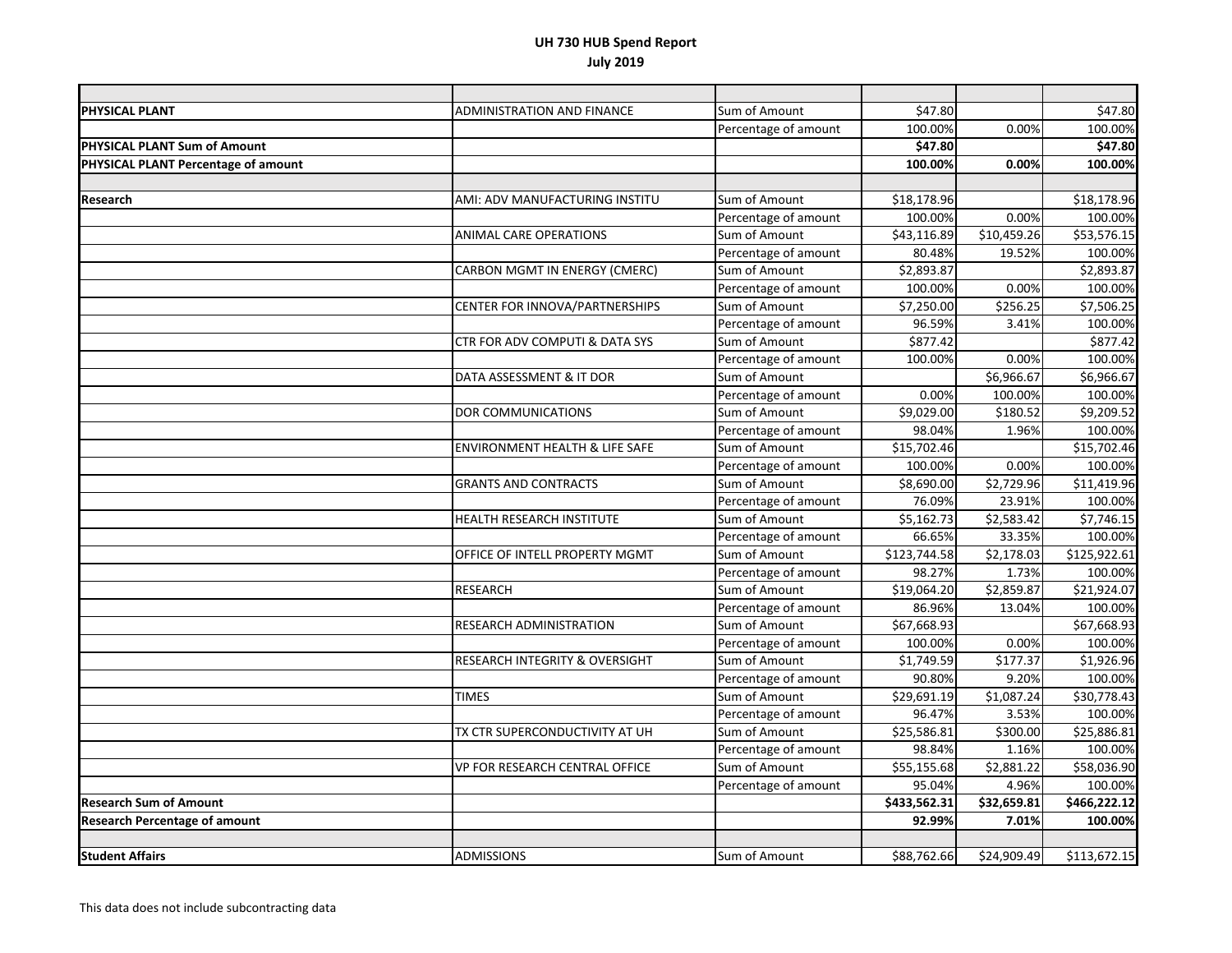|                                           | Percentage of amount | 78.09%       | 21.91%                  | 100.00%      |
|-------------------------------------------|----------------------|--------------|-------------------------|--------------|
| <b>CAMPUS RECREATION</b>                  | Sum of Amount        | \$59,113.33  | \$311.38                | \$59,424.71  |
|                                           | Percentage of amount | 99.48%       | 0.52%                   | 100.00%      |
| <b>CAMPUS SOLUTIONS SVC</b>               | Sum of Amount        | \$14,578.79  | $\overline{$}19,520.01$ | \$34,098.80  |
|                                           | Percentage of amount | 42.75%       | 57.25%                  | 100.00%      |
| CENTER FOR STUDENT INVOLVEMENT            | Sum of Amount        | \$344.81     | \$883.64                | \$1,228.45   |
|                                           | Percentage of amount | 28.07%       | 71.93%                  | 100.00%      |
| CENTER FOR STUDENT MEDIA                  | Sum of Amount        | \$17,812.75  | \$167.15                | \$17,979.90  |
|                                           | Percentage of amount | 99.07%       | 0.93%                   | 100.00%      |
| CENTER FOR STUDENTS W/DISABILI            | Sum of Amount        | \$548.38     | \$15,187.50             | \$15,735.88  |
|                                           | Percentage of amount | 3.48%        | 96.52%                  | 100.00%      |
| CHILDREN'S LEARNING CENTER                | Sum of Amount        | \$10,176.88  | \$2,585.83              | \$12,762.71  |
|                                           | Percentage of amount | 79.74%       | 20.26%                  | 100.00%      |
| <b>CNTR FOR DIVERSITY &amp; INCLUSION</b> | Sum of Amount        | \$621.95     |                         | \$621.95     |
|                                           | Percentage of amount | 100.00%      | 0.00%                   | 100.00%      |
| <b>COUGARS IN RECOVERY</b>                | Sum of Amount        | \$91.86      | \$65.32                 | \$157.18     |
|                                           | Percentage of amount | 58.44%       | 41.56%                  | 100.00%      |
| COUNSELING AND PSYCH SVCS                 | Sum of Amount        | \$2,152.43   | \$1,928.82              | \$4,081.25   |
|                                           | Percentage of amount | 52.74%       | 47.26%                  | 100.00%      |
| CTR FRATERNITY & SORORITY LIFE            | Sum of Amount        | \$340.85     |                         | \$340.85     |
|                                           | Percentage of amount | 100.00%      | 0.00%                   | 100.00%      |
| <b>DEAN OF STUDENTS</b>                   | Sum of Amount        | \$2,284.86   | \$1,921.70              | \$4,206.56   |
|                                           | Percentage of amount | 54.32%       | 45.68%                  | 100.00%      |
| <b>INTEGRATED ENROLLMENT SERVICES</b>     | Sum of Amount        | \$3,367.21   | \$2,978.40              | \$6,345.61   |
|                                           | Percentage of amount | 53.06%       | 46.94%                  | 100.00%      |
| LGBTQ RESOURCE CENTER                     | Sum of Amount        | \$56.90      | \$41.60                 | \$98.50      |
|                                           | Percentage of amount | 57.77%       | 42.23%                  | 100.00%      |
| OFC OF THE UNIVERSIT REGISTRAR            | Sum of Amount        | \$46,816.16  | \$8,008.53              | \$54,824.69  |
|                                           | Percentage of amount | 85.39%       | 14.61%                  | 100.00%      |
| <b>RELIGION CENTER</b>                    | Sum of Amount        | \$319.23     |                         | \$319.23     |
|                                           | Percentage of amount | 100.00%      | 0.00%                   | 100.00%      |
| <b>SCHOLARSIPS &amp; FINANCIAL AID</b>    | Sum of Amount        | \$43,411.93  | \$5,893.70              | \$49,305.63  |
|                                           | Percentage of amount | 88.05%       | 11.95%                  | 100.00%      |
| STU COMMUNICATION & MARKETING             | Sum of Amount        | \$100.00     | \$114.53                | \$214.53     |
|                                           | Percentage of amount | 46.61%       | 53.39%                  | 100.00%      |
| STU HOUSING - RESIDE LIFE                 | Sum of Amount        | \$107,094.37 | \$16,948.57             | \$124,042.94 |
|                                           | Percentage of amount | 86.34%       | 13.66%                  | 100.00%      |
| <b>STUDENT AFFAIRS</b>                    | Sum of Amount        | \$9,022.06   | \$246.65                | \$9,268.71   |
|                                           | Percentage of amount | 97.34%       | 2.66%                   | 100.00%      |
| STUDENT AFFAIRS BUSINESS SRVC             | Sum of Amount        | \$1,542.19   | \$7,560.26              | \$9,102.45   |
|                                           | Percentage of amount | 16.94%       | 83.06%                  | 100.00%      |
| STUDENT AFFAIRS IT SERVICES               | Sum of Amount        | \$694.59     |                         | \$694.59     |
|                                           | Percentage of amount | 100.00%      | 0.00%                   | 100.00%      |
| <b>STUDENT CENTER</b>                     | Sum of Amount        | \$9,552.74   | \$4,485.03              | \$14,037.77  |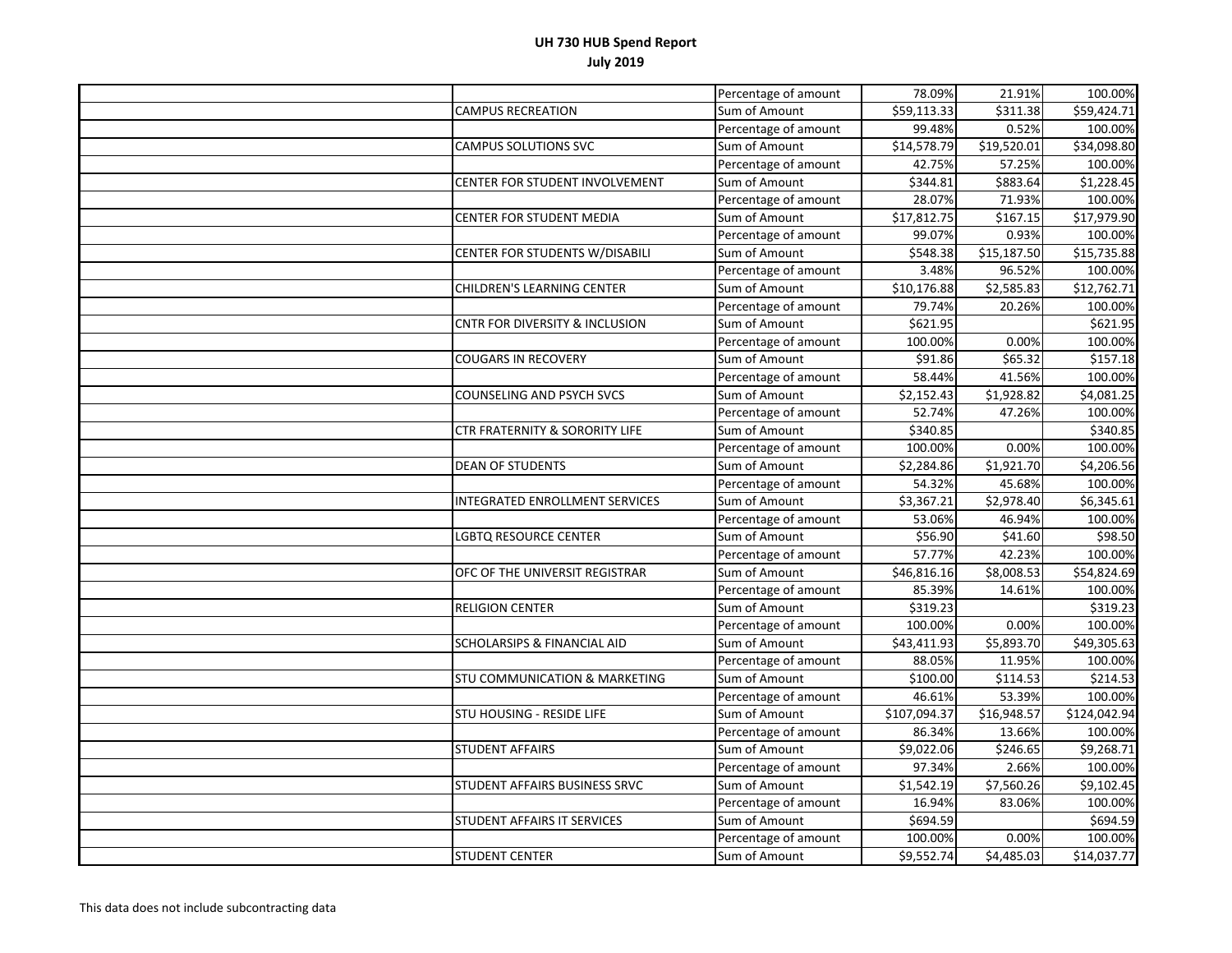|                                                        |                                           | Percentage of amount | 68.05%                  | 31.95%       | 100.00%      |
|--------------------------------------------------------|-------------------------------------------|----------------------|-------------------------|--------------|--------------|
|                                                        | STUDENT HEALTH CENTER                     | Sum of Amount        | \$9,734.93              | \$2,403.70   | \$12,138.63  |
|                                                        |                                           | Percentage of amount | 80.20%                  | 19.80%       | 100.00%      |
|                                                        | UNIVERSITY CAREER SERVICES                | Sum of Amount        | \$1,341.34              | \$3,639.05   | \$4,980.39   |
|                                                        |                                           | Percentage of amount | 26.93%                  | 73.07%       | 100.00%      |
|                                                        | URBAN EXPERIENCE                          | Sum of Amount        | \$432.22                | \$213.49     | \$645.71     |
|                                                        |                                           | Percentage of amount | 66.94%                  | 33.06%       | 100.00%      |
|                                                        | <b>VETERAN SERVICES</b>                   | Sum of Amount        | \$54.91                 |              | \$54.91      |
|                                                        |                                           | Percentage of amount | 100.00%                 | 0.00%        | 100.00%      |
|                                                        | <b>WELLNESS CENTER</b>                    | Sum of Amount        | \$192.46                |              | \$192.46     |
|                                                        |                                           | Percentage of amount | 100.00%                 | 0.00%        | 100.00%      |
|                                                        | <b>WOMEN &amp; GENDER RESOURCE CENTER</b> | Sum of Amount        | \$222.50                | $-523.71$    | \$198.79     |
|                                                        |                                           | Percentage of amount | 111.93%                 | $-11.93%$    | 100.00%      |
| <b>Student Affairs Sum of Amount</b>                   |                                           |                      | \$430,785.29            | \$119,990.64 | \$550,775.93 |
| <b>Student Affairs Percentage of amount</b>            |                                           |                      | 78.21%                  | 21.79%       | 100.00%      |
|                                                        |                                           |                      |                         |              |              |
| <b>Technology</b>                                      | <b>CONSTRUCTION MANAGEMENT</b>            | Sum of Amount        | \$11,035.01             | \$2,623.50   | \$13,658.51  |
|                                                        |                                           | Percentage of amount | 80.79%                  | 19.21%       | 100.00%      |
|                                                        | DEAN, TECHNOLOGY                          | Sum of Amount        | $\overline{$}16,097.36$ | \$62,671.40  | \$78,768.76  |
|                                                        |                                           | Percentage of amount | 20.44%                  | 79.56%       | 100.00%      |
|                                                        | <b>ENGINEERING TECHNOLOGY</b>             | Sum of Amount        | \$38,093.69             | \$3,345.88   | \$41,439.57  |
|                                                        |                                           | Percentage of amount | 91.93%                  | 8.07%        | 100.00%      |
|                                                        | HUMAN DEVELOP AND CONSUMER SCI            | Sum of Amount        | 561,156.49              | \$930.05     | \$62,086.54  |
|                                                        |                                           | Percentage of amount | 98.50%                  | 1.50%        | 100.00%      |
|                                                        | I LT                                      | Sum of Amount        | \$9,573.18              | \$737.38     | \$10,310.56  |
|                                                        |                                           | Percentage of amount | 92.85%                  | 7.15%        | 100.00%      |
| <b>Technology Sum of Amount</b>                        |                                           |                      | \$135,955.73            | \$70,308.21  | \$206,263.94 |
| <b>Technology Percentage of amount</b>                 |                                           |                      | 65.91%                  | 34.09%       | 100.00%      |
|                                                        |                                           |                      |                         |              |              |
| <b>TECHNOLOGY SERVICES &amp; SUPPORT</b>               | <b>ADMINISTRATION AND FINANCE</b>         | Sum of Amount        | \$80.00                 |              | \$80.00      |
|                                                        |                                           | Percentage of amount | 100.00%                 | 0.00%        | 100.00%      |
| <b>TECHNOLOGY SERVICES &amp; SUPPORT Sum of Amount</b> |                                           |                      | \$80.00                 |              | \$80.00      |
| TECHNOLOGY SERVICES & SUPPORT Percentage of amount     |                                           |                      | 100.00%                 | 0.00%        | 100.00%      |
|                                                        |                                           |                      |                         |              |              |
| Univ Marketing, Comm & Media Rel                       | <b>MARKETING</b>                          | Sum of Amount        | \$60,209.03             |              | \$60,209.03  |
|                                                        |                                           | Percentage of amount | 100.00%                 | 0.00%        | 100.00%      |
|                                                        | <b>MEDIA RELATIONS</b>                    | Sum of Amount        | \$60,176.17             |              | \$60,176.17  |
|                                                        |                                           | Percentage of amount | 100.00%                 | 0.00%        | 100.00%      |
|                                                        | VC/VP UNIV MKTG, COM & MED REL            | Sum of Amount        | \$5,163.49              | \$5,504.53   | \$10,668.02  |
|                                                        |                                           | Percentage of amount | 48.40%                  | 51.60%       | 100.00%      |
| Univ Marketing, Comm & Media Rel Sum of Amount         |                                           |                      | \$125,548.69            | \$5,504.53   | \$131,053.22 |
| Univ Marketing, Comm & Media Rel Percentage of amount  |                                           |                      | 95.80%                  | 4.20%        | 100.00%      |
|                                                        |                                           |                      |                         |              |              |
| <b>University Advancement</b>                          | <b>ALUMNI RELATIONS</b>                   | Sum of Amount        | \$82,121.92             | \$57.42      | \$82,179.34  |